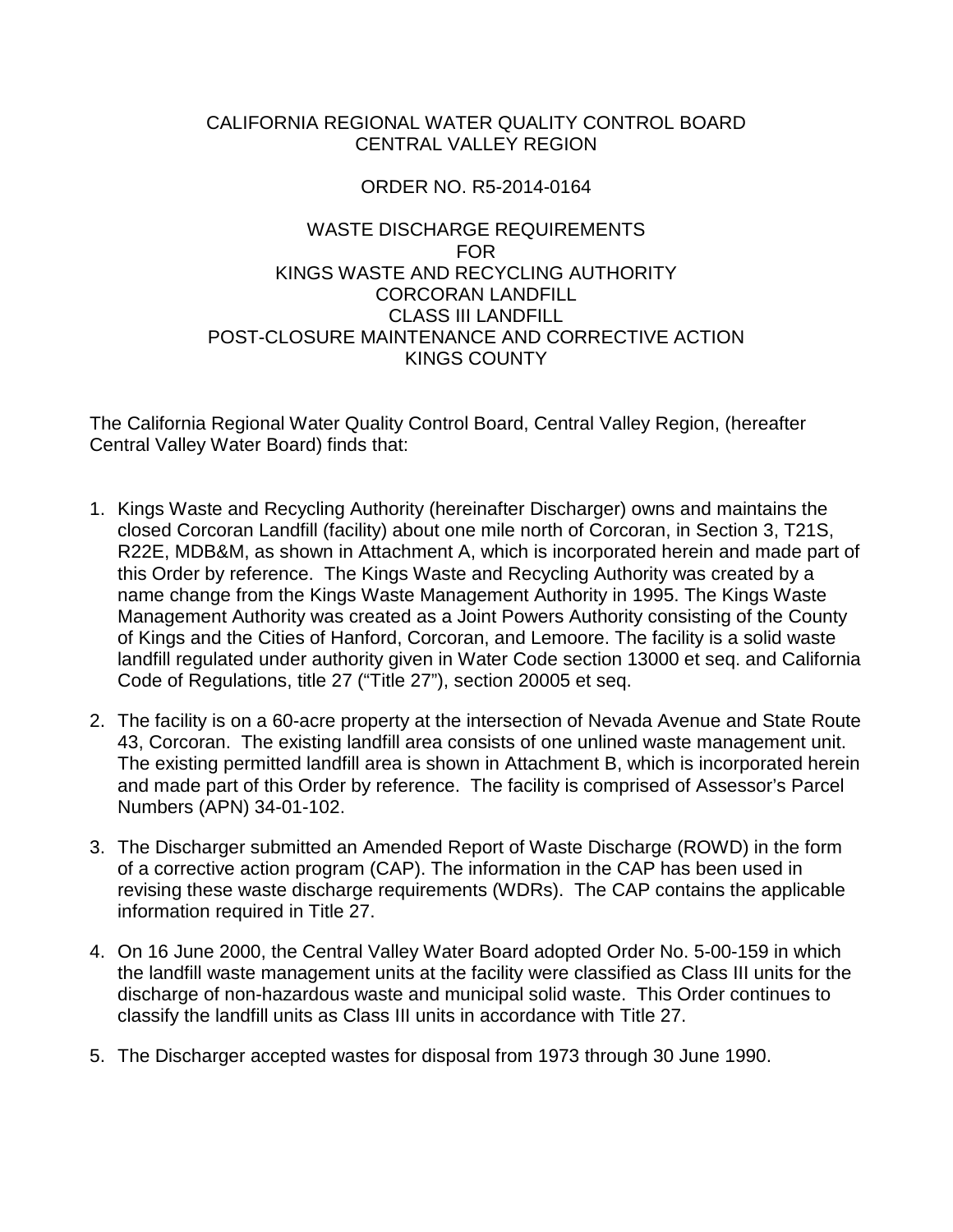- 6. On-site facilities at the Corcoran Landfill include: groundwater monitoring wells, an unsaturated zone monitoring system, an on-site storm water retention basin, and a final cover system.
- 7. This Order implements the applicable regulations for discharges of solid waste to land through Prohibitions, Specifications, Provisions, and monitoring and reporting requirements. Prohibitions, Specifications, and Provisions are listed in Sections A through G of these WDRs below, and in the Standard Provisions and Reporting Requirements for Waste Discharge Requirements for Nonhazardous Solid Waste Discharges Regulated by Subtitle D and/or Title 27 (SPRRs), dated January 2012, which are attached hereto and made part of this Order by reference. Monitoring and reporting requirements are included in the Monitoring and Reporting Program (MRP) No. R5-2014-0164 and in the SPRRs. In general, requirements that are either in regulation or otherwise apply to all MSW landfills are considered to be "standard" and are therefore in the SPRRs. Any site-specific changes to a requirement in the SPRRs are included in the applicable section (A through G) of these WDRs, and the requirement in the WDRs supersedes the requirement in the SPRRs.
- 8. Title 27 contains regulatory standards for discharges of solid waste promulgated by the State Water Board and the California Department of Resources Recovery and Recycling (CalRecycle). In certain instances, this Order cites CalRecycle regulatory sections. Title 27, section 20012 allows the Central Valley Water Board to cite CalRecycle regulations from Title 27 where necessary to protect water quality provided it does not duplicate or conflict with actions taken by the Local Enforcement Agency in charge of implementing CalRecycle's regulations.

## **WASTE CLASSIFICATION AND UNIT CLASSIFICATION**

9. The Discharger previously disposed of municipal solid waste, which is defined in §20164 of Title 27.

## **SITE DESCRIPTION**

- 10.The facility is in a topographically flat region of the Tulare Lake Hydrologic Basin of the San Joaquin Valley.
- 11. Land uses within one mile of the facility include an abandoned pesticide facility (Puregro), an unused feedlot, agricultural land, the Sweet Canal, and a few residences.
- 12.There are over 23 municipal, domestic, industrial, or agricultural groundwater supply wells within one mile of the facility.
- 13.The soils underlying the facility were deposited as alluvial fan and lacustrine sediments, which consist of interbedded sands, silts, and clays.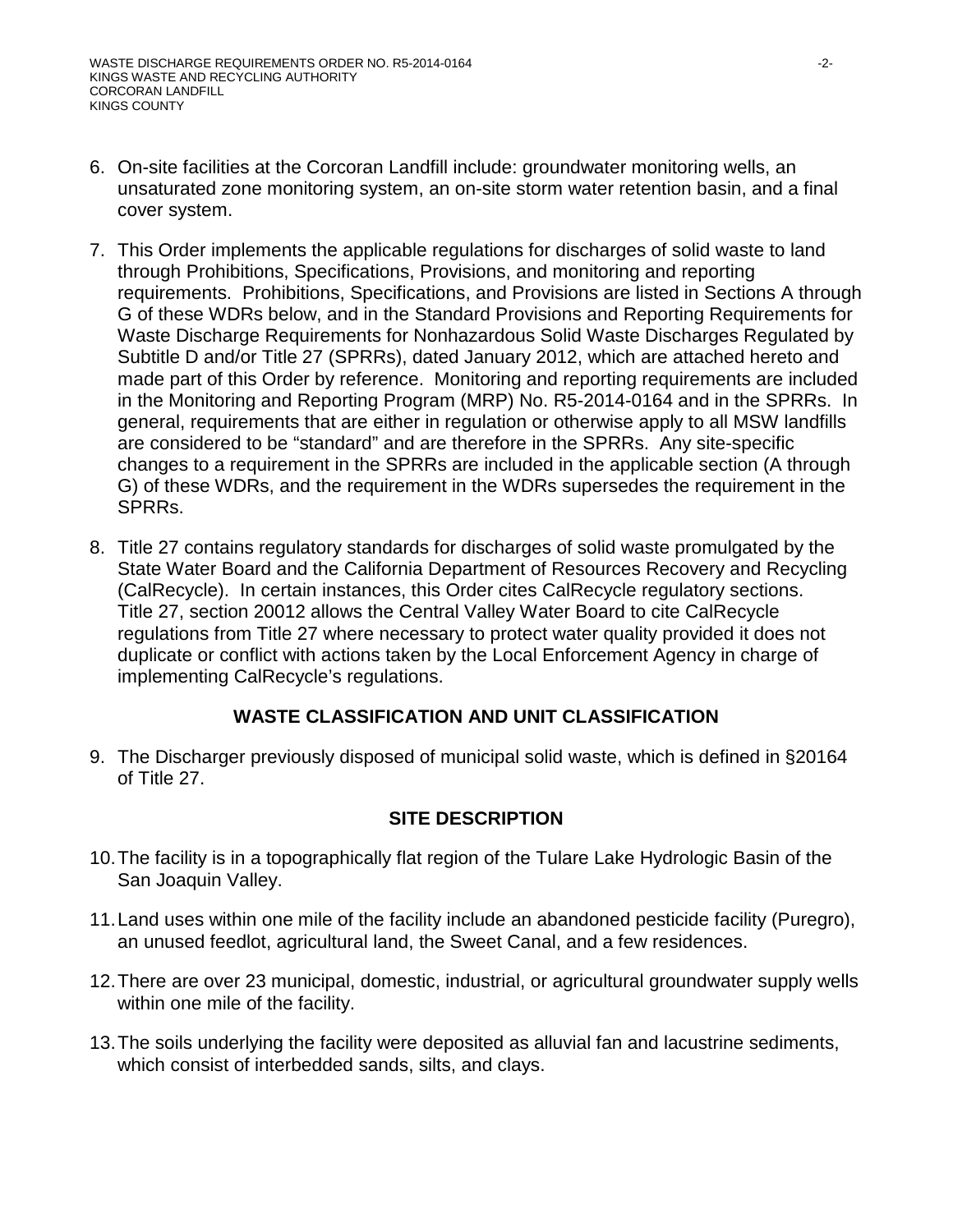- 14.The measured hydraulic conductivity of the native soils underlying the landfill units ranges between 1.6 x 10<sup>-6</sup> and 3.0 x 10<sup>-3</sup> centimeters per second (cm/s).
- 15.The facility receives an average of 7.11 inches of precipitation per year as measured at the Corcoran Irrigation District Station. The mean pan evaporation is 80.60 inches per year as measured at the Corcoran El Rico Station.
- 16.The 100-year, 24-hour precipitation event for the facility is estimated to be 2.6 inches, based on the National Oceanic and Atmospheric Administration Atlas 2, Volume XI.
- 17.The waste management facility is not within a 100-year flood plain based on the Federal Emergency Management Agency's (FEMA) Flood Insurance Rate Map, Community-Panel Number 06031C0375C.
- 18.Storm water sedimentation basins are located north of the landfill as shown on Attachment B. The basins retain storm water during the rainy season and are normally dry during the summer months.

## **SURFACE WATER AND GROUNDWATER CONDITIONS**

- 19.The *Water Quality Control Plan for the Tulare Lake Basin, Second Edition* (hereafter Basin Plan), designates beneficial uses, establishes water quality objectives, and contains implementation plans and policies for all waters of the Basin.
- 20.Surface water drainage from the site is to the southwest in the Kaweah Delta Hydrologic Area (558.10) of the Tulare Lake Hydrologic Basin. There are no perennial streams near the landfill. However, the unlined Sweet Canal borders the facility to the north and along the east.
- 21.The designated beneficial uses of surface water in the Kaweah Delta Hydrologic Area (below Lake Kaweah) as specified in the Basin Plan, are municipal and domestic supply; agricultural supply; industrial service supply; industrial process supply; water contact and non-contact recreation; warm fresh water habitat; wildlife habitat; and groundwater recharge.
- 22.Based on the Second Semiannual 2013 Detection Monitoring Report, the first encountered groundwater ranges from about 32 feet to 48 feet below the native ground surface. Groundwater elevations range from about 151 feet MSL to 162 feet MSL.
- 23.Based on the Second Semiannual 2013 Detection Monitoring Report, monitoring data indicate background groundwater quality for first encountered groundwater has electrical conductivity (EC) ranging between 1290 and 1360 micromhos/cm, with total dissolved solids (TDS) ranging between 940 and 1000 milligrams per liter (mg/L).
- 24.The direction of groundwater flow is generally toward the southeast. The estimated average groundwater gradient is approximately 0.006 feet per foot. Based on the Second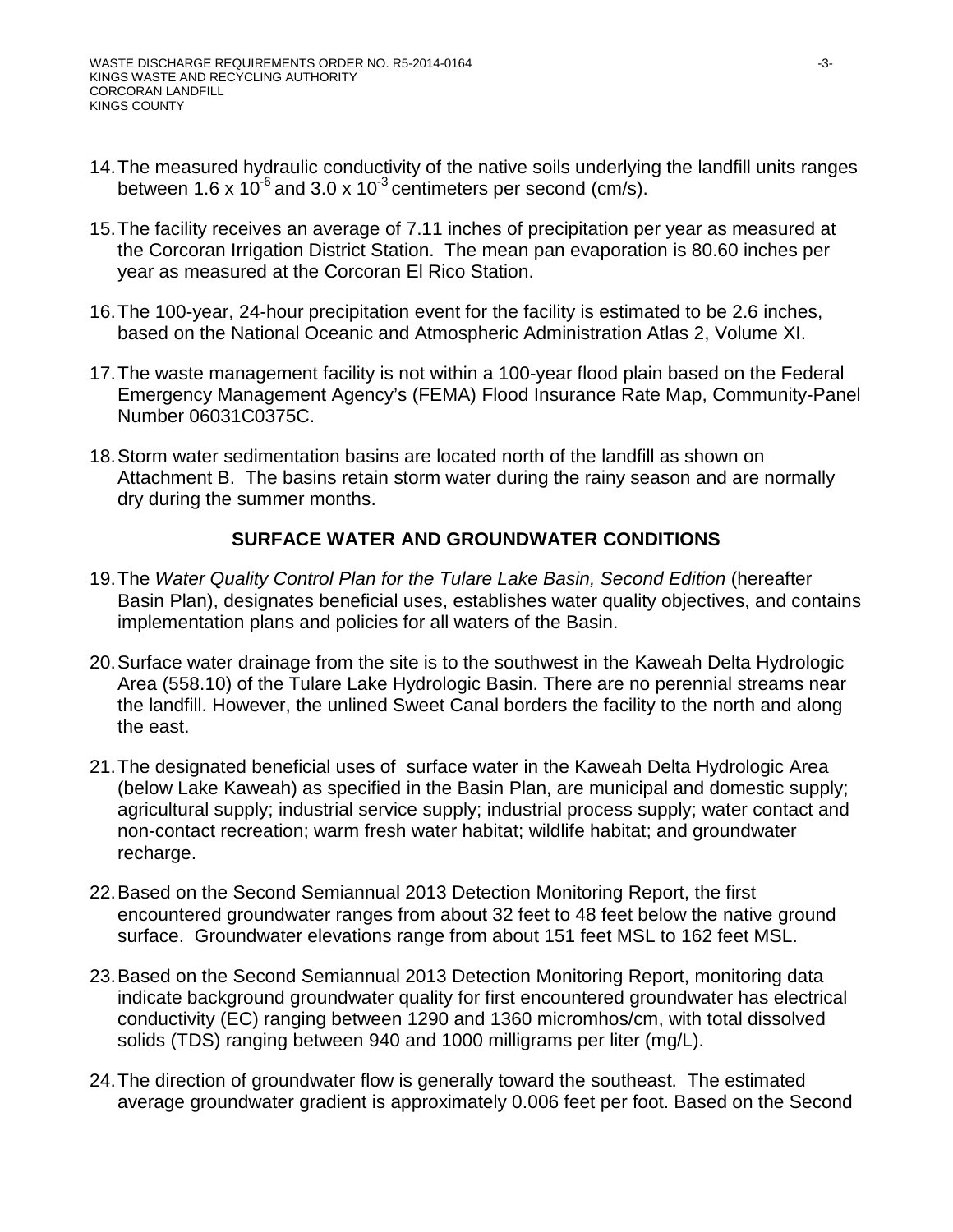Semiannual 2013 Detection Monitoring Report, the groundwater flow velocity is approximately 120 feet per year.

25.The designated beneficial uses of the groundwater, as specified in the Basin Plan, are domestic and municipal water supply, agricultural supply, industrial service supply, and industrial process supply.

## **GROUNDWATER AND UNSATURATED ZONE MONITORING**

- 26.The existing groundwater monitoring network for the landfill units consists of background monitoring wells MW-4 and 90-1, and detection monitoring wells MW-1, MW-2, and MW-3. Other site monitoring wells are not sampled as they are typically dry and include the following: GWMW-1 through 4 (replaced by MW-1 through 4), MW-5 through 7, VW-1 and VW-2. Monitoring well VW-2 is considered too close to the unlined Sweet Canal to serve as a detection monitoring well.
- 27.At the time this Order was adopted, the Discharger's detection monitoring program for groundwater at the landfill satisfied the requirements contained in Title 27.
- 28.The existing unsaturated zone monitoring system for the landfill consists of landfill gas monitoring wells LFG-1, LFG-2, LFG-3, and LFG-4. Landfill gas monitoring wells LFG-1, LFG-2, and LFG-3 monitor methane and volatile organic compounds (VOCs) in soil vapor along the perimeter of the facility. One landfill gas monitoring well (LFG-4) is strictly used for field monitoring of methane between the facility and the adjacent residence. These wells are shown in Attachment B.
- 29.Volatile organic compounds are often detected in a release from a MSW landfill and are often associated with releases of landfill gas rather than leachate. Since volatile organic compounds are not naturally occurring and thus have no background value, they are not amenable to the statistical analysis procedures contained in Title 27 for the determination of a release of wastes from a landfill unit. Title 27, sections 20415(e)(8) and (9) allows the use of a non-statistical evaluation of monitoring data that will provide the best assurance of the earliest possible detection of a release from a landfill unit in accordance with Title 27, sections 20415(b)(1)(B)2.-4. However, Title 27 does not specify a specific method for non-statistical evaluation of monitoring data.
- 30.The Central Valley Water Board may specify a non-statistical data analysis method pursuant to Title 27, section 20080(a)(1). Water Code section 13360(a)(1) allows the Central Valley Water Board to specify requirements to protect groundwater or surface waters from leakage from a solid waste site, which includes a method to provide the best assurance of determining the earliest possible detection of a release.
- 31.In order to provide the best assurance of the earliest possible detection of a release of non-naturally occurring waste constituents from a landfill unit, the SPRRs specify a nonstatistical method for the evaluation of monitoring data for non-naturally occurring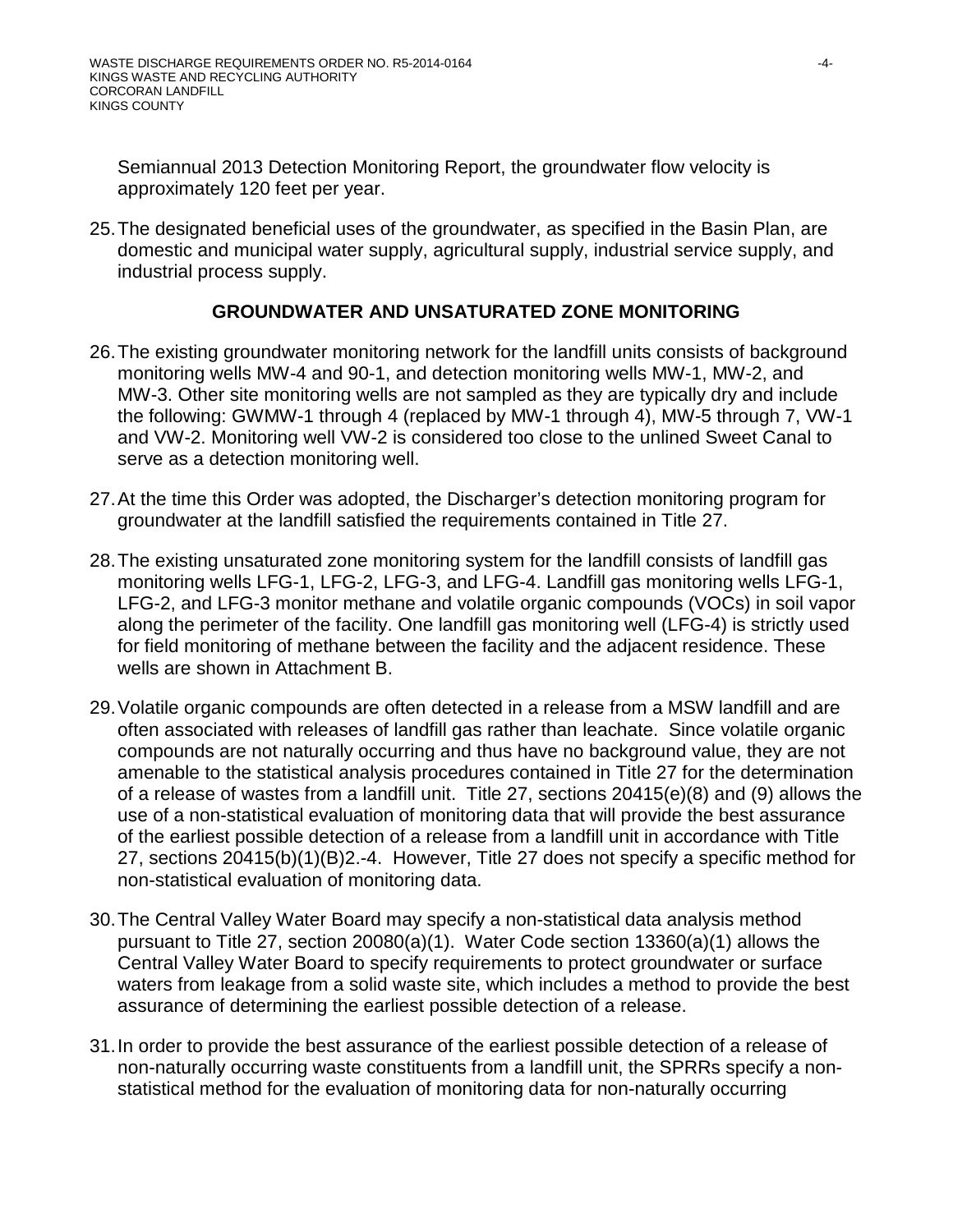compounds. The specified non-statistical method for evaluation of monitoring data provides two criteria (or triggers) for making the determination that there has been a release of non-naturally occurring waste constituents from a landfill unit. The presence of two non-naturally occurring waste constituents above their respective method detection limit (MDL), or one non-naturally occurring waste constituent detected above its practical quantitation limit (PQL) [a.k.a, laboratory reporting limit (RL)], indicates that a release of waste from a Unit has occurred. Following an indication of a release, verification testing must be conducted to determine whether there has been a release from the landfill unit or the detection was a false detection. The detection of two non-naturally occurring waste constituents above the MDL as a trigger is appropriate due to the higher risk of false-positive analytical results and the corresponding increase in sampling and analytical expenses from the use of one non-naturally occurring waste constituent above its MDL as a trigger.

- 32.For a naturally occurring constituent of concern, Title 27 requires concentration limits for each constituent of concern be determined as follows:
	- a. By calculation in accordance with a statistical method pursuant to Title 27, section 20415(e)(8); or
	- b. By an alternate statistical method meeting the requirements of Title 27, section 20415(e)(8)(E).
- 33.The Discharger submitted a Water Quality Protection Standard (WQPS) report proposing statistical data analysis methods to calculate concentration limits for each monitored constituent in accordance with Title 27. The WQPS report proposed to use Interwell data analysis to calculate tolerance limits for the monitored constituents. The WQPS and approved data evaluation methods are included in MRP No. R5-2014-0164.

## **GROUNDWATER DEGRADATION AND CORRECTIVE ACTION**

- 34.The waste management unit has released VOCs into groundwater. The latest selfmonitoring report (Second Semiannual 2013 Detection Monitoring Report) detected the following VOCs at trace levels: dichlorofluoromethane; cis-1,2,-dichlorethene; trichloroethene; xylenes; and toluene.
- 35.The waste management unit has released inorganic waste constituents into groundwater. The latest self-monitoring report (Second Semiannual 2013 Detection Monitoring Report) detected the following inorganic constituents at concentrations statistically exceeding their respective background concentrations: calcium, chloride, magnesium, and total dissolved solids.
- 36.Based on the latest self-monitoring report (Second Semiannual 2013 Detection Monitoring Report), the following VOCs were detected at varying concentrations in vapor samples collected from the unsaturated zone: dichlorofluoromethane; ethylbenzene;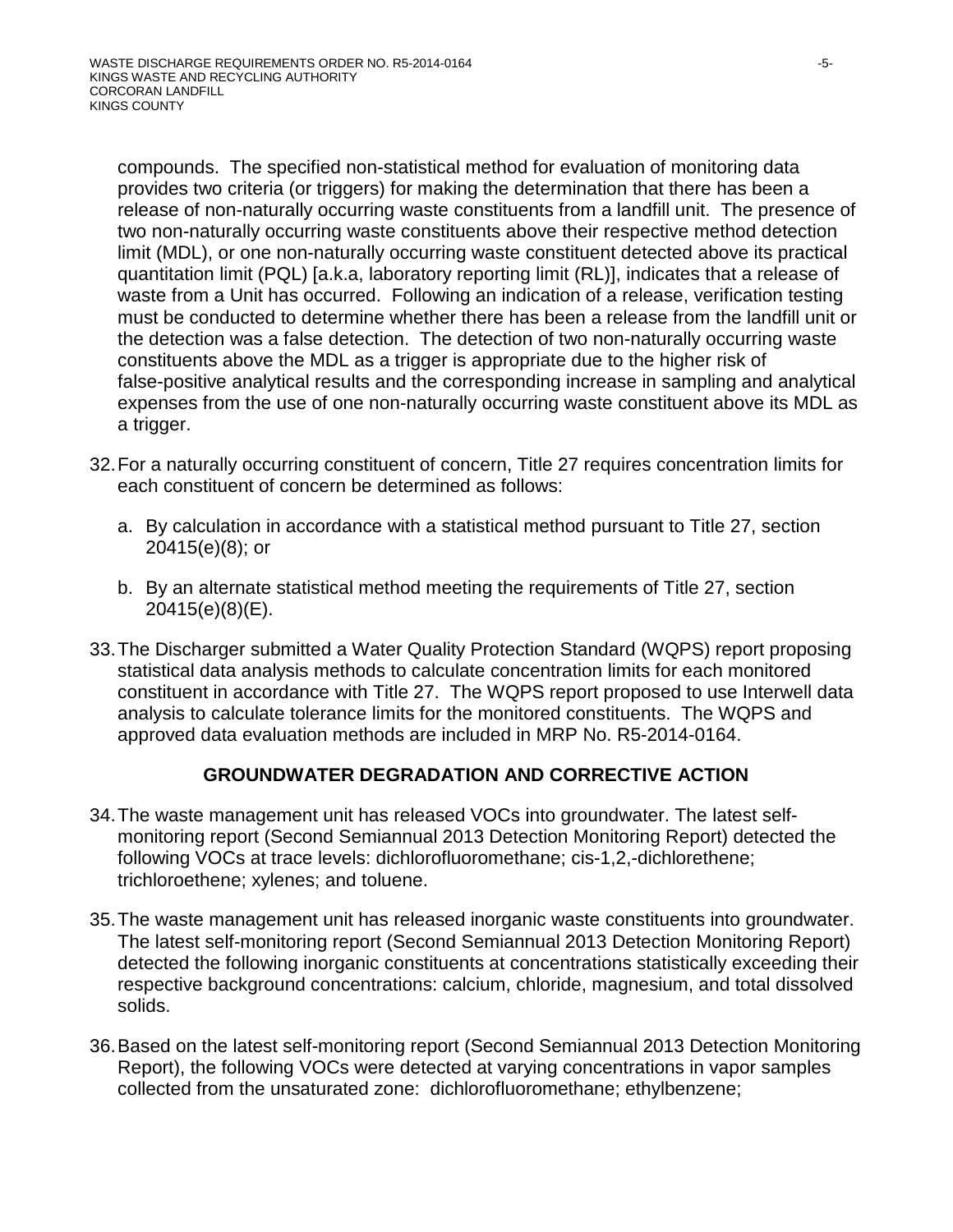1,2,-dichlo-1,1,2,2-tetrafluoroethane; 1,2,4-trimethylbenzene; tetrachloroethene; xylenes; and toluene.

- 37.Cleanup & Abatement Order No. 97-714, adopted on 18 September 1997, directed the Discharger, in part, to complete an Evaluation Monitoring Program (EMP), submit an Engineering Feasibility Study (EFS) for a Corrective Action Program (CAP), and implement a CAP.
- 38.An EMP report and a subsequent addendum addressing the VOCs were submitted in October and December 2001. Central Valley Water Board staff considered the EMP addressing the VOCs to be complete in a 25 January 2002 letter. A revised EFS was submitted in December 2003. On 9 April 2004, Central Valley Water Board staff approved a CAP that consisted of monitored natural attenuation (MNA), conditioned on the total cumulative VOC concentration remaining below an action level of 5 micrograms per liter  $(\mu/L)$ . If the action level is exceeded in any two consecutive monitoring periods, the Discharger is required to install a groundwater pump and treat system. The total cumulative VOC concentration during the most recent monitoring period (Second semiannual 2013) was 2.15 µg/L.
- 39. An EMP report addressing the inorganic waste constituents was submitted on 8 May 2006. In a 24 July 2006 letter, Central Valley Water Board staff considered the inorganic EMP to be complete and, based upon the results, did not require the Discharger to submit an EFS or implement a CAP for the release of inorganic constituents.

## **LANDFILL CLOSURE**

40.A prescriptive standard Title 27 final cover system was completed in 1997. The cover system consists of, in ascending order: a two-foot thick foundation layer; a one-foot thick low-permeability layer; and a one-foot thick vegetative layer.

## **LANDFILL POST-CLOSURE MAINTENANCE**

- 41.The Discharger submitted a *Postclosure Maintenance Plan*. The plan includes inspection, maintenance, and monitoring of the landfill during the post-closure maintenance period, and includes a post-closure maintenance cost estimate for the entire facility. Inspection and maintenance will include the condition of the final cover, drainage features, groundwater monitoring wells, unsaturated zone monitoring points, access roads, and site security. The plan will be implemented for a minimum period of 30 years or until the waste no longer poses a threat to environmental quality, whichever is greater.
- 42.Once every five years during the post-closure maintenance period, aerial photographic maps of the closed landfill area will be made to identify and evaluate landfill settlement. Iso-settlement maps will be prepared to determine the amount of differential settlement occurring over the previous five years. Pursuant to Title 27, section 21090(e)(2), this Order requires iso-settlement maps to be prepared and submitted every five years.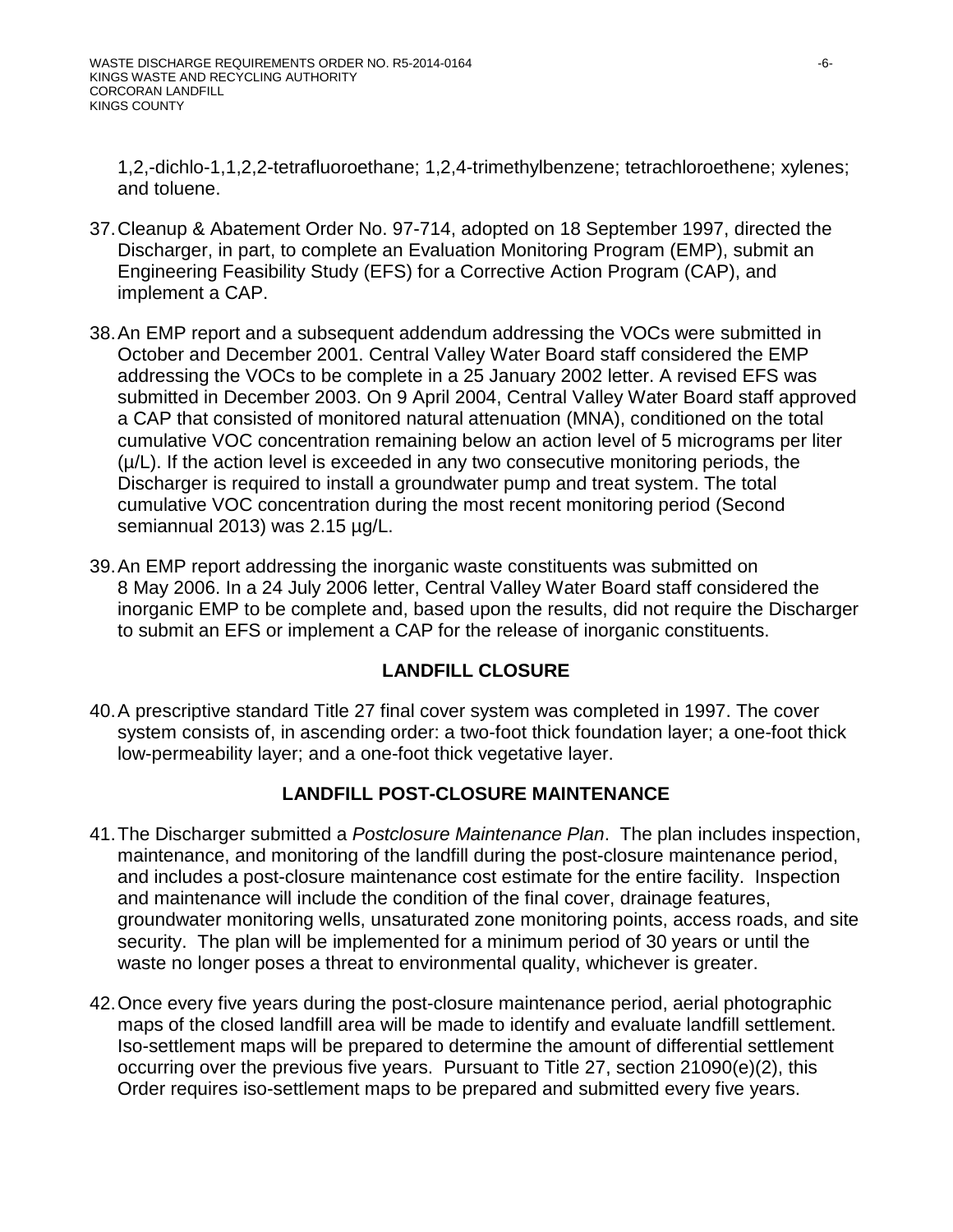43.The completed final cover will be periodically tested for damage or defects by visual inspection pursuant to California Code of Regulations, Title 27, section 21090(a)(4)(A). Defects will be repaired and tested for adequacy based on the closure Construction Quality Assurance Plan.

### **FINANCIAL ASSURANCES**

- 44.Title 27, sections 21840 and 22211 requires a cost estimate for landfill post-closure maintenance. The amount of the cost estimate for post-closure maintenance in 2013 dollars is \$1.99 million. This Order requires that the Discharger maintain financial assurance with CalRecycle in at least the amount of the post-closure maintenance cost estimate adjusted annually for inflation. The Discharger maintains a Pledge of Revenue agreement with CalRecycle to cover these costs.
- 45.Title 27, section 22221 requires a cost estimate for corrective action of all known or reasonably foreseeable releases. The amount of the cost estimate for corrective action in 2013 dollars is \$0.16 million. This Order requires that the Discharger maintain financial assurance with the CalRecycle in at least the amount of the cost estimate adjusted annually for inflation. The Discharger maintains a Pledge of Revenue agreement with CalRecycle to cover these costs.
- 46.Title 27 section 22100(b) requires owners and operators of disposal facilities that are required to be permitted as solid waste landfills to provide cost estimates for initiating and completing corrective action for known or reasonably foreseeable releases of waste. Title 27 section 22101 requires submittal of a *Water Release Corrective Action Estimate* and a *Non-Water Release Corrective Action Cost Estimate*. The *Water Release Corrective Action Estimate* is for scenarios where there is statistically significant evidence of a release of waste to ground or surface water when comparing point-of-compliance analyte concentrations to background concentrations. The *Non-Water Release Corrective Action Cost Estimate* is for complete replacement of the landfill final cover system, however a site-specific corrective action plan pursuant to Title 27 section 22101(b)(2) may be provided in lieu of the final cover replacement cost estimate. Title 27 section 22221 requires establishment of financial assurances in the amount of an approved *Water Release Corrective Action Estimate* or an approved *Non-Water Release Corrective Action Cost Estimate*, whichever is greater.

## **CEQA AND OTHER CONSIDERATIONS**

47.The action to revise waste discharge requirements for this existing facility is exempt from the provisions of the California Environmental Quality Act (CEQA), Public Resource Code section 21000, et seq., and the CEQA guidelines, in accordance with Title 14, section 15301.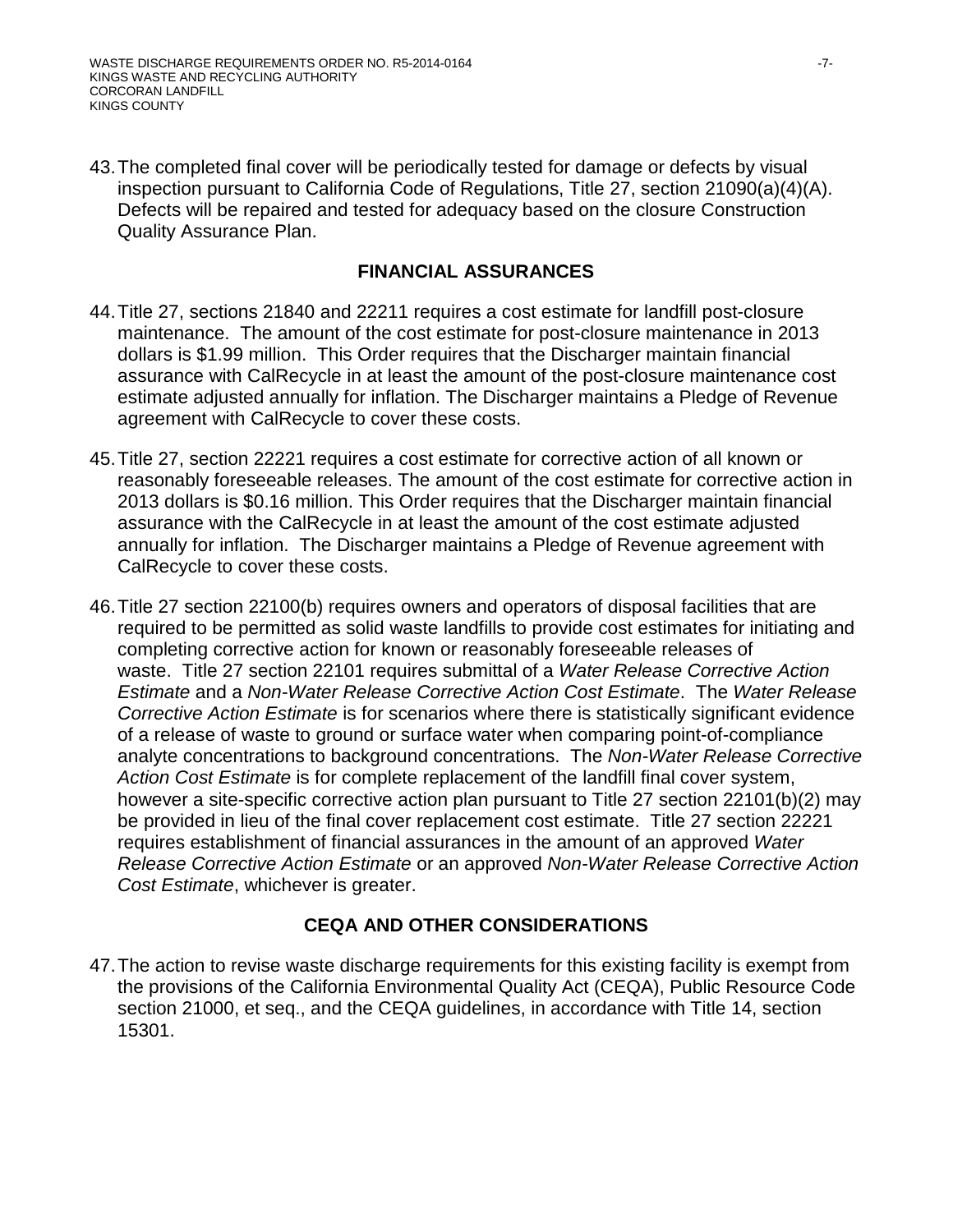- 48.This order implements:
	- a. *The Water Quality Control Plan for the Tulare Lake Basin, Second Edition*;
	- b. The prescriptive standards and performance goals of California Code of Regulations, title 27, section 20005 et seq., effective 18 July 1997, and subsequent revisions;
	- c. State Water Board Resolution 93-62, *Policy for Regulation of Discharges of Municipal Solid Waste*, adopted 17 June 1993, and revised on 21 July 2005.
	- d. The applicable provisions of Title 40 C.F.R. section 258 "Subtitle D" federal regulations as required by State Water Board Resolution 93-62.
- 49.Based on the threat and complexity of the discharge, the facility is determined to be classified 1-B as defined below:
	- a. Category1 threat to water quality, defined as, "Those discharges of waste that could cause the long-term loss of a designated beneficial use of the receiving water. Examples of long-term loss of a beneficial use include the loss of drinking water supply, the closure of an area used for water contact recreation, or the posting of an area used for spawning or growth of aquatic resources, including shellfish and migratory fish."
	- b. Category B complexity, defined as, "Any discharger not included in Category A that has physical, chemical, or biological treatment systems (except for septic systems with subsurface disposal), or any Class 2 or Class 3 waste management units."
- 50.Water Code section 13267(b) provides that: "In conducting an investigation specified in subdivision (a), the Regional Board may require that any person who has discharged, discharges, or is suspected of having discharge or discharging, or who proposes to discharge waste within its region, or any citizen or domiciliary, or political agency or entity of this state who has discharged, discharges, or is suspected of having discharged or discharging, or who proposes to discharge waste outside of its region that could affect the quality of the waters of the state within its region shall furnish, under penalty of perjury, technical or monitoring program reports which the board requires. The burden, including costs of these reports, shall bear a reasonable relationship to the need for the reports and the benefits to be obtained from the reports. "
- 51.The technical reports required by this Order and the attached "Monitoring and Reporting Program No. R5-2014-0164" are necessary to assure compliance with these waste discharge requirements. The Discharger own the facility that discharged the waste subject to this order.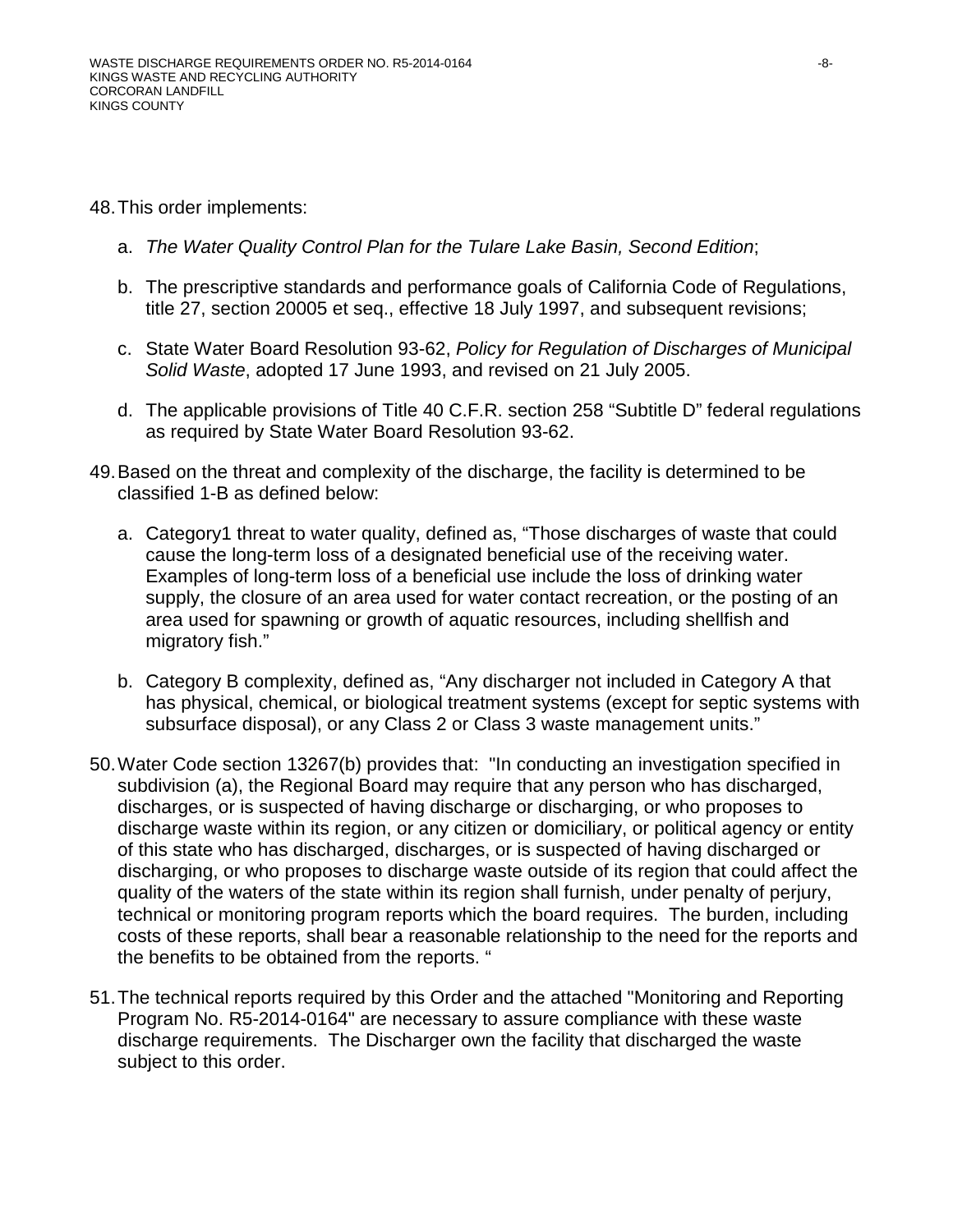## **PROCEDURAL REQUIREMENTS**

- 52.All local agencies with jurisdiction to regulate land use, solid waste disposal, air pollution, and to protect public health have approved the use of this site for the discharges of waste to land stated herein.
- 53.The Central Valley Water Board notified the Discharger and interested agencies and persons of its intent to prescribe waste discharge requirements for this discharge, and has provided them with an opportunity for a public hearing and an opportunity to submit their written views and recommendations.
- 54.The Central Valley Water Board, in a public meeting, heard and considered all comments pertaining to the discharge.

IT IS HEREBY ORDERED, pursuant to California Water Code sections 13263 and 13267, that Order No. 5-00-159 is rescinded except for purposes of enforcement of violations occurring prior to the effective date of this Order, and that the Kings Waste and Recycling Authority, its agents, successors, and assigns, in order to meet the provisions of Division 7 of the California Water Code and the regulations adopted thereunder, shall comply with the following:

## **A. PROHIBITIONS**

- 1. The discharge of any waste is prohibited.
- 2. The Discharger shall comply with all Standard Prohibitions listed in Section C of the Standard Provisions and Reporting Requirements for Waste Discharge Requirements for Nonhazardous Solid Waste Discharges Regulated by Subtitle D and/or Title 27 (SPRRs), dated January 2012, which are attached hereto and made part of this Order by reference.

## **B. DISCHARGE SPECIFICATIONS**

- 1. The Discharger shall, in a timely manner, remove and relocate any wastes discharged at this facility in violation of this Order. If the waste is a hazardous waste, the Discharger shall immediately notify the Department of Toxic Substances Control.
- 2. The Discharger shall comply with all Standard Discharge Specifications listed in Section D of the SPRRs.

# **C. FACILITY SPECIFICATIONS**

1. The Discharger shall comply with all Standard Facility Specifications listed in Section E of the SPRRs.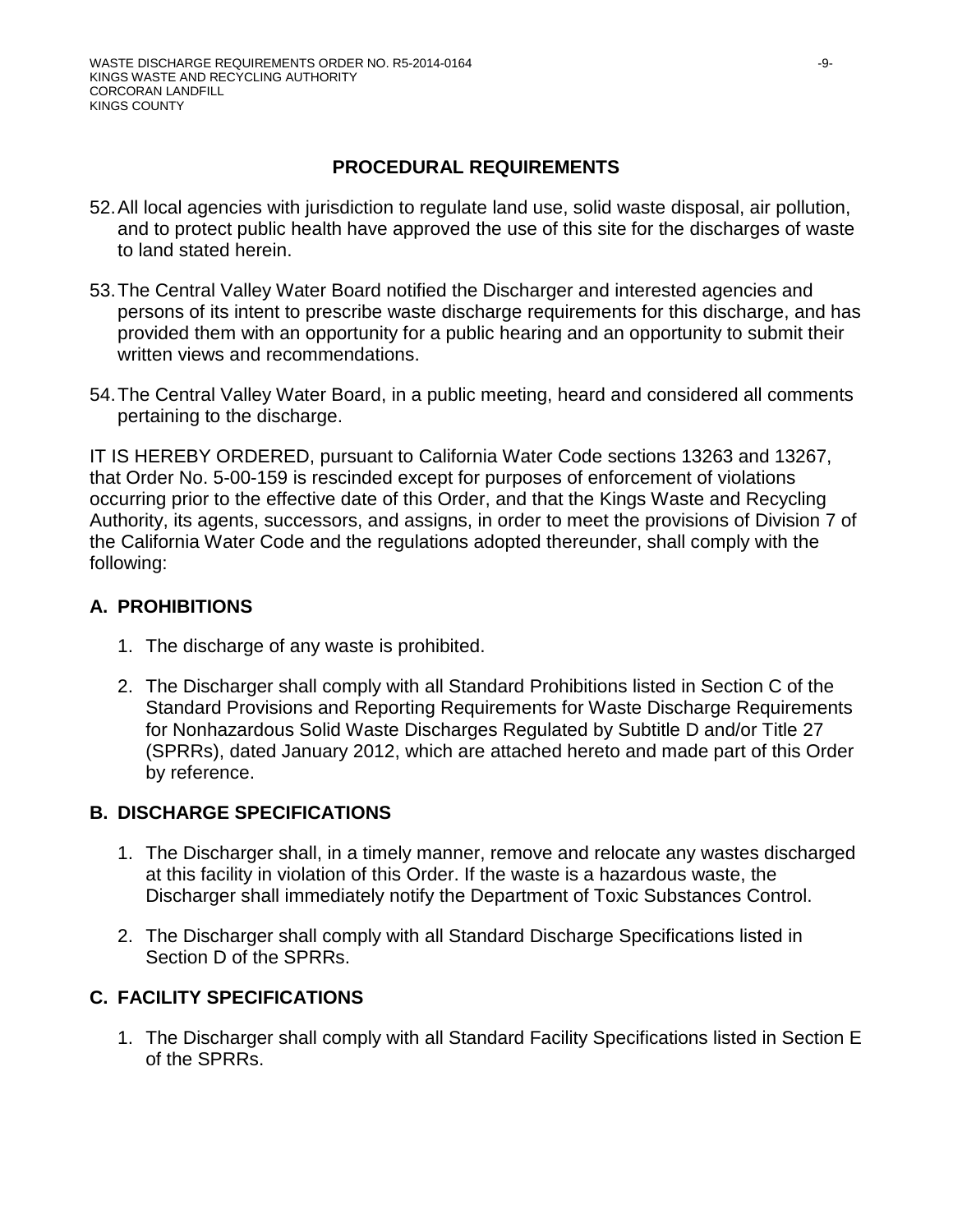## **D. POST-CLOSURE MAINTENANCE SPECIFICATIONS**

- 1. Every five years, the Discharger shall submit, pursuant to Title 27, Section 21090(e)(2), an iso-settlement map accurately depicting the estimated total change in elevation of each portion of the final cover's low-hydraulic conductivity layer. This map shall show the total lowering of the surface elevation of the final cover relative to the baseline topographic map and shall indicate all areas where visually noticeable differential settlement may have been obscured by grading operations. The map shall be drawn to the same scale and contour interval as the baseline topographic map. The most recent iso-settlement map was submitted in 2014.
- 2. The Discharger shall comply with all Standard Closure and Post-Closure Specifications listed in Section G of the SPRRs.

## **E. FINANCIAL ASSURANCE SPECIFICATIONS**

- 1. The Discharger shall obtain and maintain assurances of financial responsibility with CalRecycle for post-closure maintenance for the landfill in at least the amounts described in Finding 44 adjusted for inflation annually. A report regarding financial assurances for closure and post-closure maintenance shall be submitted to the Central Valley Water Board by **1 October of each year**. This may be the same report that is submitted to CalRecycle for this purpose. If CalRecycle determines that either the amount of coverage or the mechanism is inadequate, then within 90 days of notification, the Discharger shall submit an acceptable mechanism to CalRecycle and the Central Valley Water Board for at least the amount of the approved cost estimate.
- 2. The Discharger shall obtain and maintain assurances of financial responsibility with CalRecycle for initiating and completing corrective action for all known or reasonably foreseeable releases from the landfill in at least the amount of the annual inflationadjusted cost estimate described in Finding 45. A report regarding financial assurances for corrective action shall be submitted to the Central Valley Water Board by **1 October of each year**. This may be the same report that is submitted to CalRecycle for this purpose. If CalRecycle determines that either the amount of coverage or the mechanism is inadequate, then within 90 days of notification, the Discharger shall submit an acceptable mechanism to CalRecycle and the Central Valley Water Board for at least the amount of the approved cost estimate.
- 3. The Discharger shall comply with all Standard Financial Assurance Specifications listed in Section H of the SPRRs.

## **F. MONITORING SPECIFICATIONS**

1. The Discharger shall comply with the detection monitoring program provisions of Title 27 for groundwater and the unsaturated zone, in accordance with Monitoring and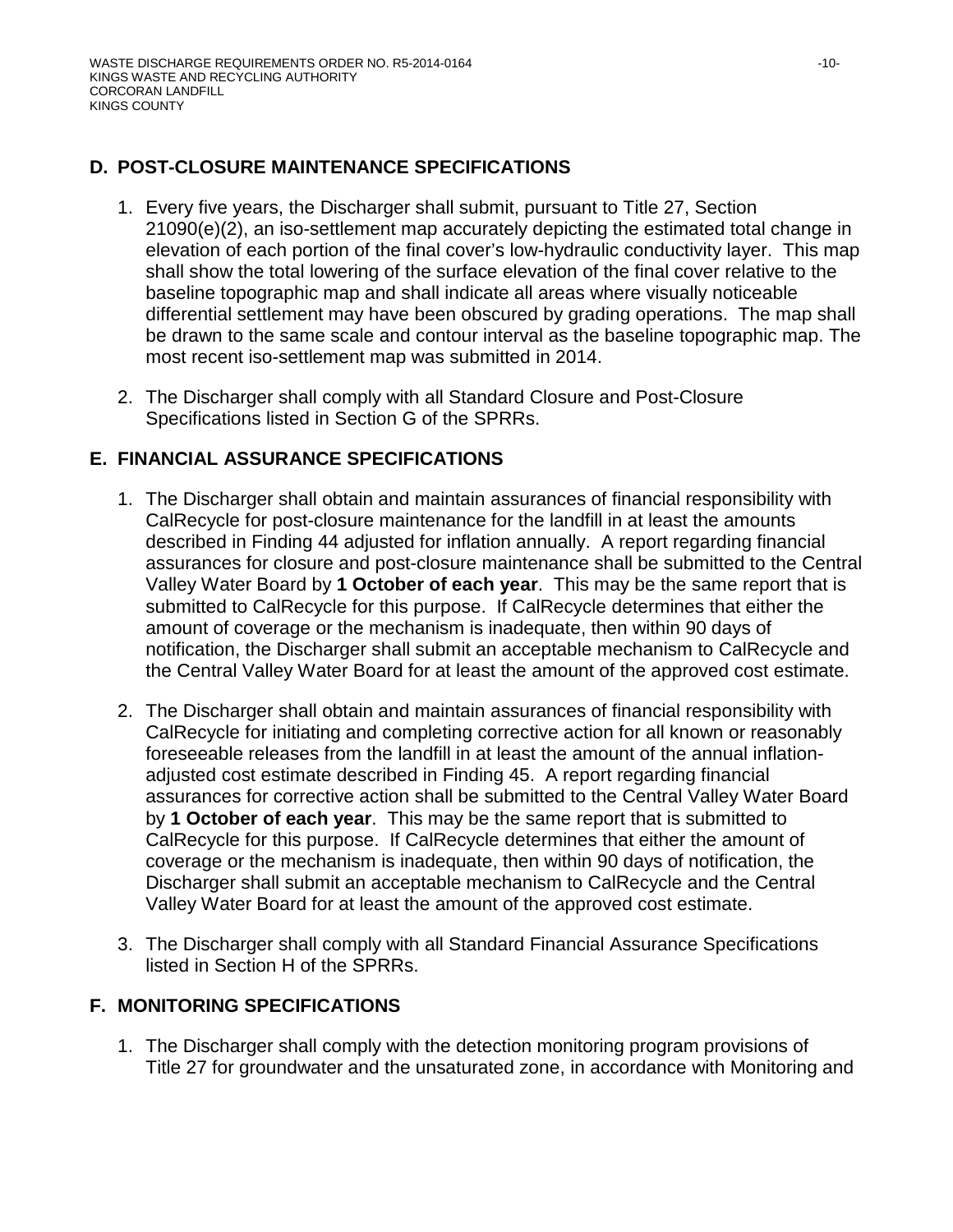Reporting Program (MRP) No. R5-2014-0164, and the Standard Monitoring Specifications listed in Section I of the SPRRs.

- 2. The Discharger shall, for any landfill unit in a corrective action monitoring program, comply with the corrective action monitoring program provisions of Title 27, MRP No. R5-2014-0164, and the Standard Monitoring Specifications listed in Section I of SPRRs.
- 3. The Discharger shall comply with the Water Quality Protection Standard as specified in this Order, MRP No. R5-2014-0164, and the SPRRs.
- 4. The concentrations of the constituents of concern in waters passing the Point of Compliance (defined pursuant to Title 27, section 20164 as a vertical surface located at the hydraulically downgradient limit of the landfill unit that extends through the uppermost aquifer underlying the unit) shall not exceed the concentration limits established pursuant to MRP No. R5-2014-0164.
- 5. For each monitoring event, the Discharger shall determine whether the landfill is in compliance with the Water Quality Protection Standard using procedures specified in MRP No. R5-2014-0164 and the Standard Monitoring Specifications in Section I of the SPRRs.
- 6. As specified in MRP No. R5-2014-0164, the Discharger shall enter all monitoring data and monitoring reports into the online Geotracker database as required by Division 3 of Title 27 and Chapter 30, Division 3 of Title 23.
- 7. The Discharger shall comply with all Standard Monitoring Specifications and Response to a Release specifications listed in Sections I and J of the SPRRs.

## **G. PROVISIONS**

- 1. The Discharger shall maintain a copy of this Order at its office, including the MRP No. R5-2014-0164 and the SPRRs and make it available at all times to facility personnel, who shall be familiar with its contents, and to regulatory agency personnel.
- 2. The Discharger shall comply with all applicable provisions of Title 27 and Subtitle D that are not specifically referred to in this Order.
- 3. The Discharger shall comply with MRP No. R5-2014-0164, which is incorporated into and made part of this Order by reference.
- 4. The Discharger shall comply with the applicable portions of the SPRRs.
- 5. If there is any conflicting or contradictory language between the WDRs, the MRP, or the SPRRs, then language in the WDRs shall supersede either the MRP or the SPRRs, and language in the MRP shall supersede the SPRRs.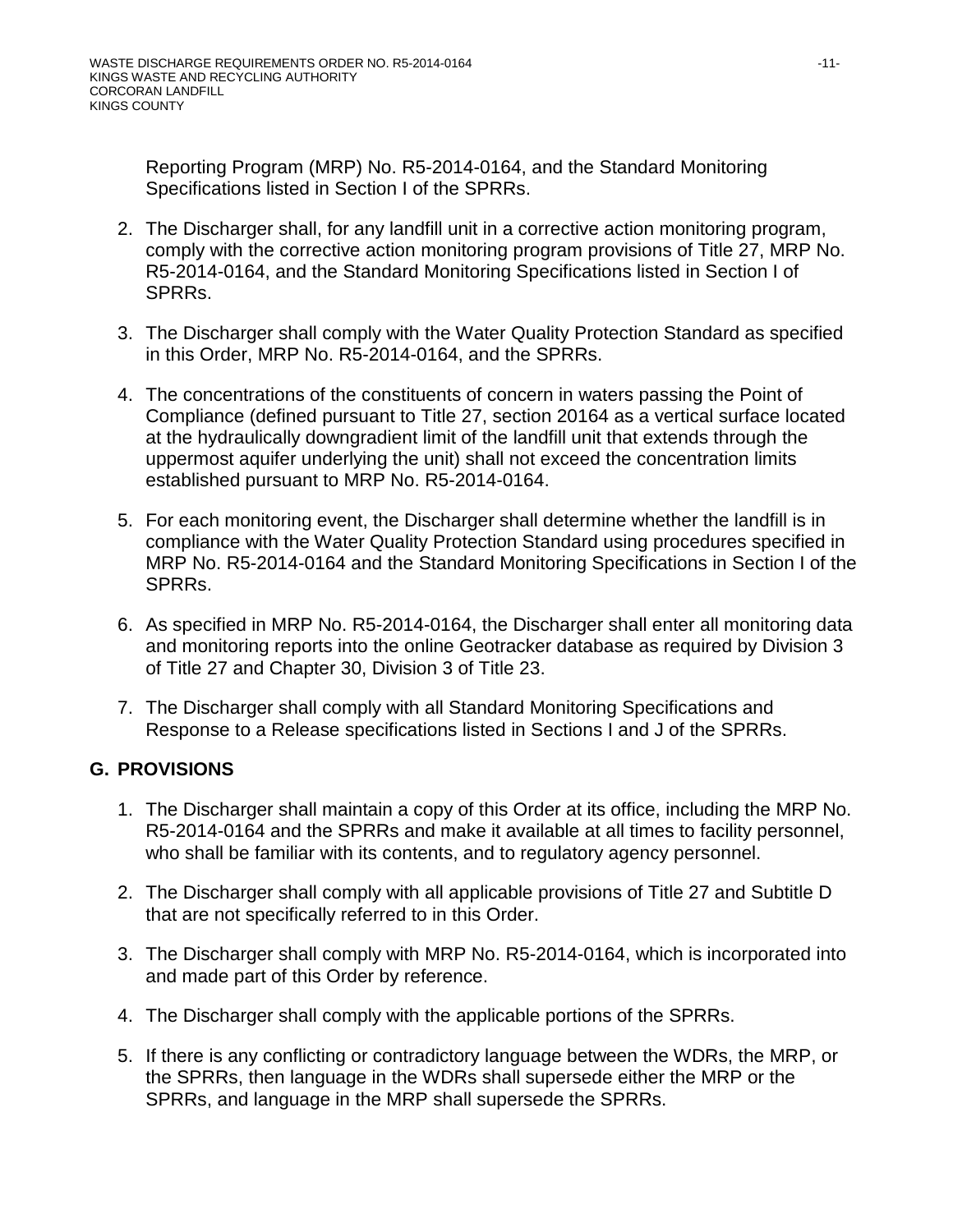- 6. All reports required by this Order shall be submitted pursuant to Water Code section 13267.
- 7. The Discharger shall complete the tasks contained in these waste discharge requirements in accordance with the following time schedule:

Compliance Date

## **A. Financial Assurance Review**

| $1_{-}$ | Annual Review of Financial Assurance for<br>Post-closure maintenance.<br>(see Financial Assurance Specification E.1). | 1 October of each year |
|---------|-----------------------------------------------------------------------------------------------------------------------|------------------------|
| 2.      | Annual Review of Financial Assurance for<br>initiating and completing corrective action.                              | 1 October of each year |

8. The Discharger shall comply with all General Provisions listed in Section K of the SPRRs.

(see Financial Assurance Specification E.2).

If, in the opinion of the Executive Officer, the Discharger fails to comply with the provisions of this Order, the Executive Officer may refer this matter to the Attorney General for judicial enforcement, may issue a complaint for administrative civil liability, or may take other enforcement actions. Failure to comply with this Order may result in the assessment of Administrative Civil Liability of up to \$10,000 per violation, per day, depending on the violation, pursuant to the Water Code, including sections 13268, 13350 and 13385. The Central Valley Water Board reserves its right to take any enforcement actions authorized by law.

Any person aggrieved by this action of the Central Valley Water Board may petition the State Water Board to review the action in accordance with Water Code section 13320 and California Code of Regulations, title 23, sections 2050 and following. The State Water Board must receive the petition by 5:00 p.m., 30 days after the date that this Order becomes final, except that if the thirtieth day following the date that this Order becomes final falls on a Saturday, Sunday, or state holiday, the petition must be received by the State Water Board by 5:00 p.m. on the next business day. Copies of the law and regulations applicable to filing petitions may be found on the Internet at:

http://www.waterboards.ca.gov/public\_notices/petitions/water\_quality

or will be provided upon request.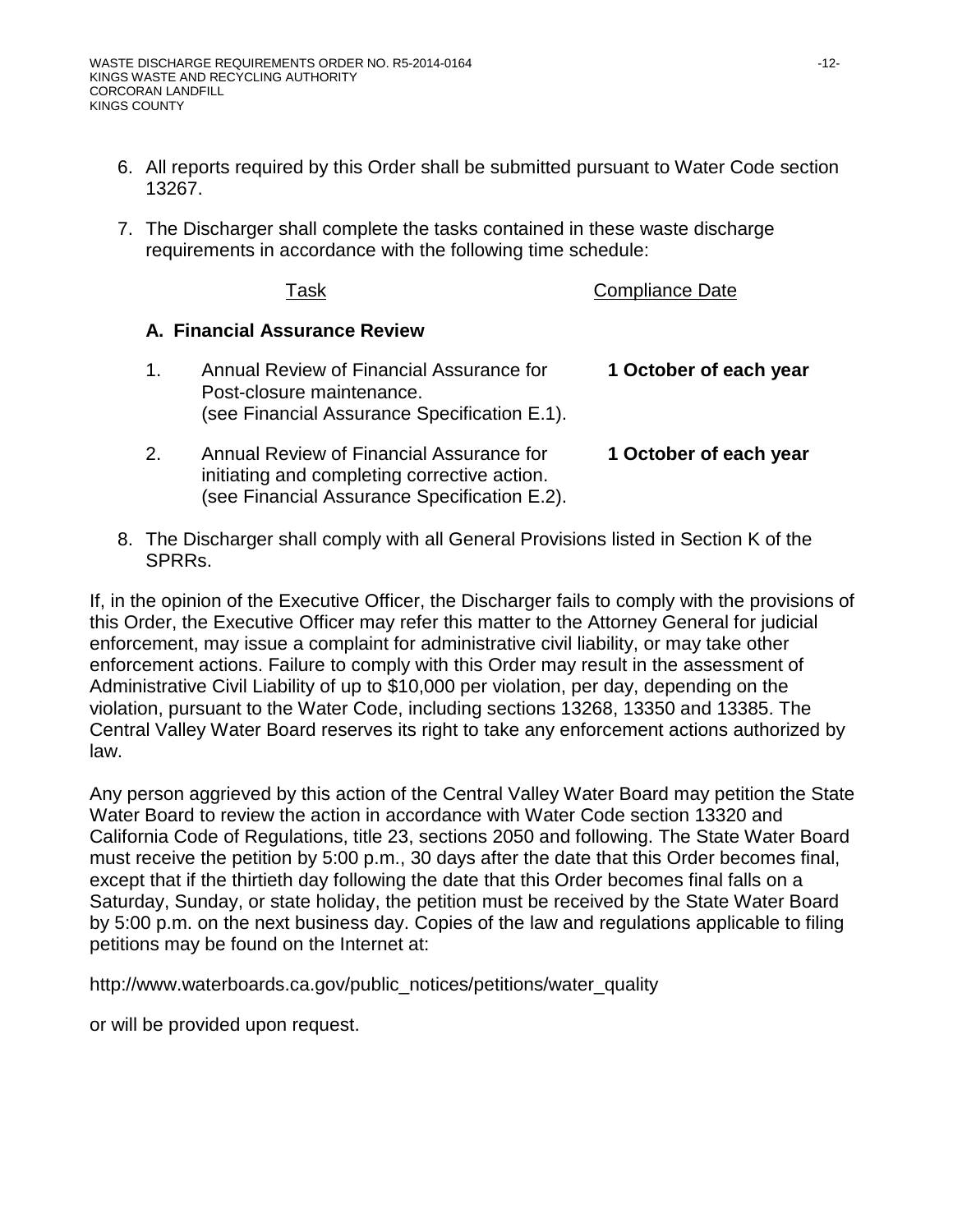I, PAMELA C. CREEDON, Executive Officer, do hereby certify that the foregoing is a full, true, and correct copy of an Order adopted by the California Regional Water Quality Control Board, Central Valley Region, on 5 December 2014.

*Original signed by:*

\_\_\_\_\_\_\_\_\_\_\_\_\_\_\_\_\_\_\_\_\_\_\_\_\_\_\_\_\_\_\_\_\_\_\_\_ PAMELA C. CREEDON, Executive Officer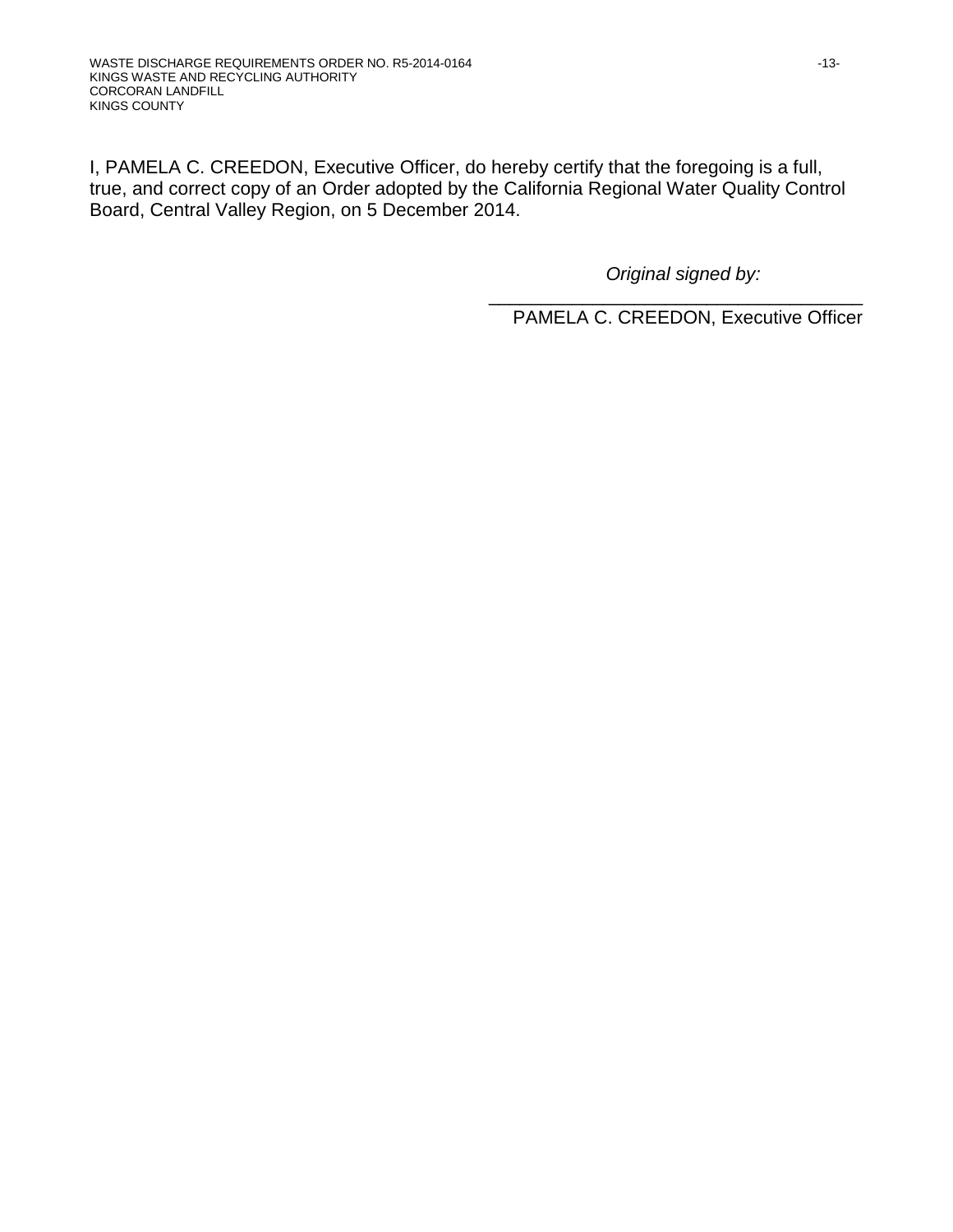# CALIFORNIA REGIONAL WATER QUALITY CONTROL BOARD CENTRAL VALLEY REGION

### MONITORING AND REPORTING PROGRAM NO. R5-2014-0164 FOR KINGS WASTE AND RECYCLING AUTHORITY CORCORAN LANDFILL CLASS III LANDFILL POST-CLOSURE MAINTENANCE AND CORRECTIVE ACTION KINGS COUNTY

This monitoring and reporting program (MRP) is issued pursuant to California Water Code section 13267 and incorporates requirements for groundwater, surface water, and unsaturated zone monitoring and reporting; facility monitoring, maintenance, and reporting; and financial assurances reporting contained in California Code of Regulations, title 27, section 20005, et seq. (hereafter Title 27), Waste Discharge Requirements (WDRs) Order No. R5-2014-0164, and the Standard Provisions and Reporting Requirements (SPRRs) dated January 2012. Compliance with this MRP is ordered by the WDRs and the Discharger shall not implement any changes to this MRP unless a revised MRP is issued by the Central Valley Water Board or the Executive Officer.

## **A. MONITORING**

The Discharger shall comply with the detection monitoring program provisions of Title 27 for groundwater and the unsaturated zone in accordance with Standard Monitoring Specifications in Section I of the SPRRs and the Monitoring Specifications in Section F of the WDRs. All monitoring shall be conducted in accordance with the approved *Sample Collection and Analysis Plan*, which includes quality assurance/quality control standards.

All compliance monitoring wells established for the detection monitoring program shall constitute the monitoring points for the groundwater Water Quality Protection Standard. All detection monitoring program groundwater monitoring wells and unsaturated zone monitoring devices shall be sampled and analyzed for monitoring parameters and constituents of concern (COCs) as indicated and listed in Tables I, II, IV, and V.

The Discharger may use alternative analytical test methods, including new USEPA approved methods, provided the methods have method detection limits equal to or lower than the analytical methods specified in this Monitoring and Reporting Program, and are identified in the approved Sample Collection and Analysis Plan. The monitoring program of this MRP includes:

| Section | <b>Monitoring Program</b>           |
|---------|-------------------------------------|
| A.1     | <b>Groundwater Monitoring</b>       |
| A.2     | <b>Unsaturated Zone Monitoring</b>  |
| A.3     | Leachate Seep Monitoring            |
| A.4     | <b>Facility Monitoring</b>          |
| A.5     | <b>Corrective Action Monitoring</b> |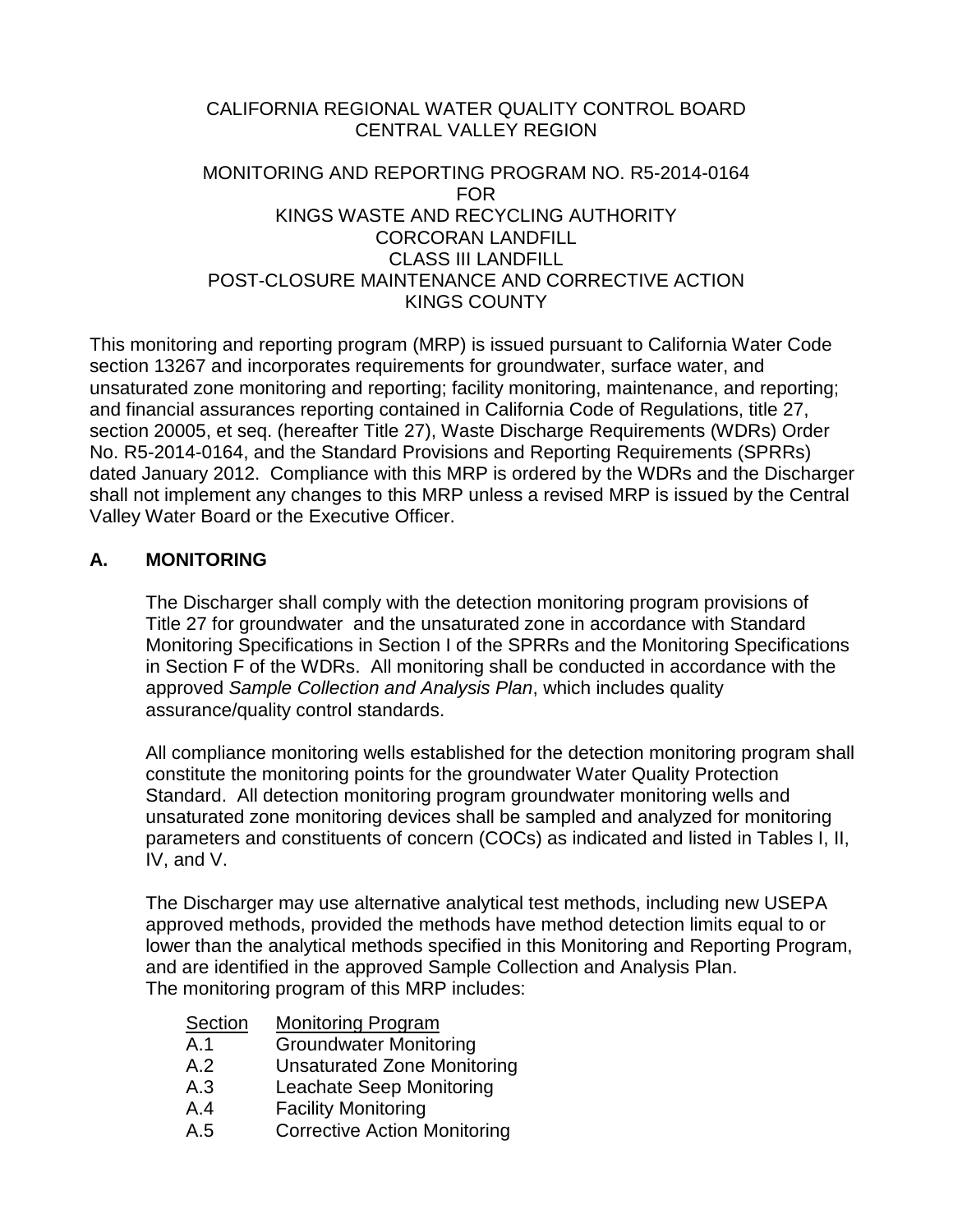## **1. Groundwater Monitoring**

The Discharger shall operate and maintain a groundwater detection monitoring system that complies with the applicable provisions of Title 27, sections 20415 and 20420. The detection monitoring system shall be certified by a Californialicensed professional civil engineer or geologist as meeting the requirements of Title 27. The current groundwater detection monitoring system meets the applicable requirements of Title 27.

The current groundwater monitoring network shall consist of the following:

| Well   | <b>Status</b>                      |
|--------|------------------------------------|
| MW-1   | <b>Detection/Corrective Action</b> |
| MW-2   | <b>Detection/Corrective Action</b> |
| $MW-3$ | Detection/Corrective Action        |
| MW-4   | Background                         |
| 90-1   | Background                         |

Groundwater samples shall be collected from the background wells, detection monitoring wells, corrective action wells and any additional wells added as part of the approved groundwater monitoring system. The collected samples shall be analyzed for the parameters and constituents listed in Table I in accordance with the specified methods and frequencies. The Discharger shall collect, preserve, and transport groundwater samples in accordance with the approved Sample Collection and Analysis Plan.

**Once per quarter**, the Discharger shall measure the groundwater elevation in each well, determine groundwater flow direction, and estimate groundwater flow rates in the uppermost aquifer and in any zones of perched water and in any additional portions of the zone of saturation monitored. The results shall be reported semiannually, including the times of expected highest and lowest elevations of the water levels in the wells, pursuant to Title 27, section 20415(e)(15).

Samples collected for the COC monitoring specified in Table I shall be collected and analyzed in accordance with the methods listed in Table V every five years. Five-year COCs were last monitored in 2010 and shall be monitored again in **2015.** The results shall be reported in the Annual Monitoring Report for the year in which the samples were collected.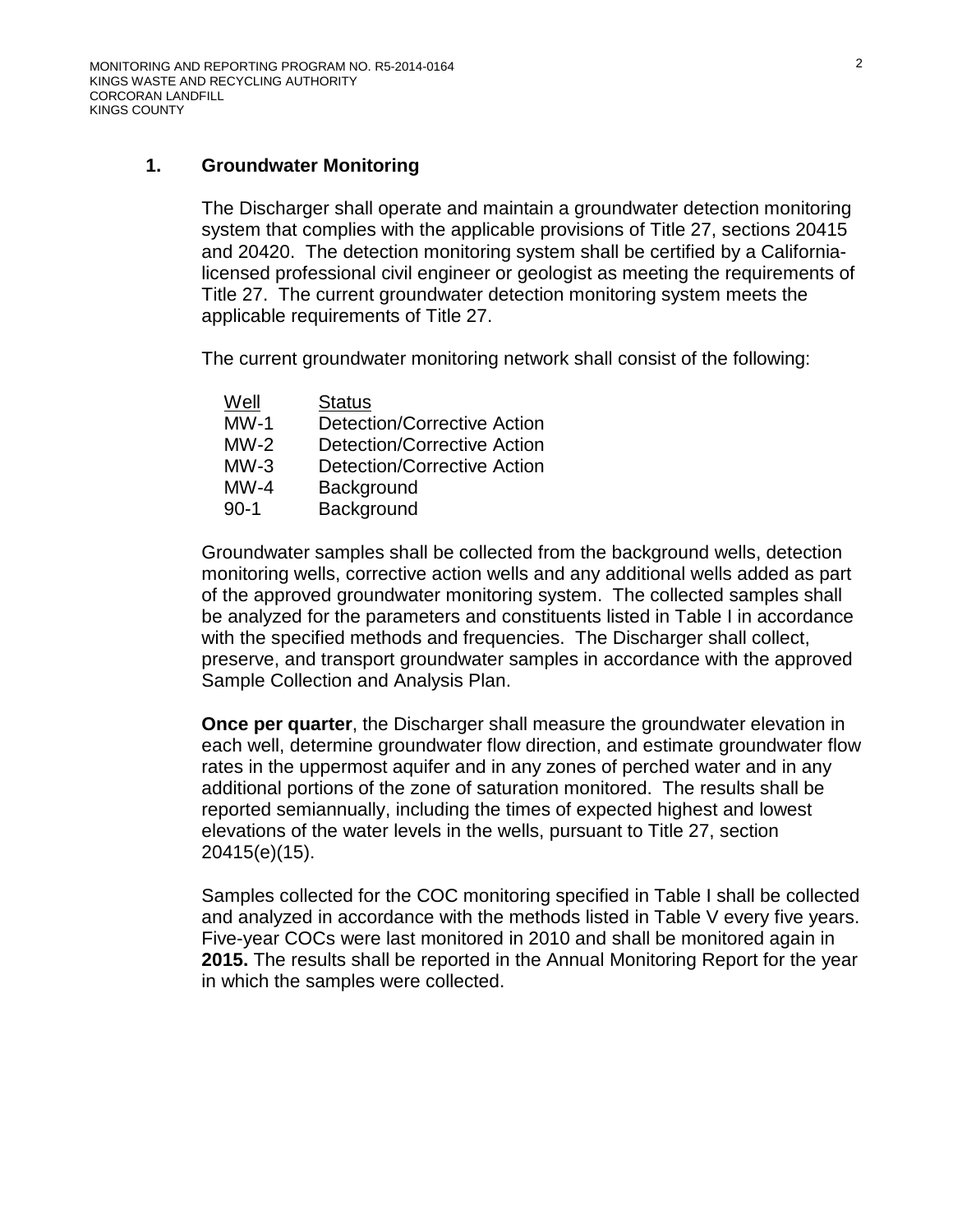## **2. Unsaturated Zone Monitoring**

The Discharger shall operate and maintain an unsaturated zone detection monitoring system that complies with the applicable provisions of Title 27, sections 20415 and 20420. The current unsaturated zone detection monitoring system meets the applicable requirements of Title 27.

The current unsaturated zone monitoring network shall consist of:

| Mon Pt. | <b>Status</b> |
|---------|---------------|
| LFG-1   | Soil-Pore Gas |
| LFG-2   | Soil-Pore Gas |
| $LFG-3$ | Soil-Pore Gas |
| LFG-4   | Other         |

Unsaturated zone samples shall be collected from the Soil-Pore Gas monitoring network listed above and shall be analyzed for the parameters and constituents listed in Table II in accordance with the specified methods and frequencies.

The Discharger shall collect, preserve, and transport samples in accordance with the quality assurance/quality control standards contained in the approved Sample Collection and Analysis Plan.

Monitoring results for the unsaturated zone shall be included in monitoring reports and shall include an evaluation of potential impacts of the facility on the unsaturated zone and compliance with the Water Quality Protection Standard.

## **3. Leachate Seep Monitoring**

Leachate that seeps to the surface from a landfill unit shall be sampled and analyzed for the Field and Monitoring Parameters listed in Table III upon detection. The quantity of leachate shall be estimated and reported as Leachate Flow Rate (in gallons/day). Reporting for leachate seeps shall be conducted as required in Section B[.3](#page-21-0) of this MRP, below.

## <span id="page-15-0"></span>**4. Facility Monitoring**

## a. **Annual Facility Inspection**

Annually, prior to the anticipated rainy season, but no later than **30 September**, the Discharger shall conduct an inspection of the facility. The inspection shall assess repair and maintenance needed for drainage control systems, cover systems, and groundwater monitoring wells; and shall assess preparedness for winter conditions (including but not limited to erosion and sedimentation control). The Discharger shall take photos of any problems areas before and after repairs. Any necessary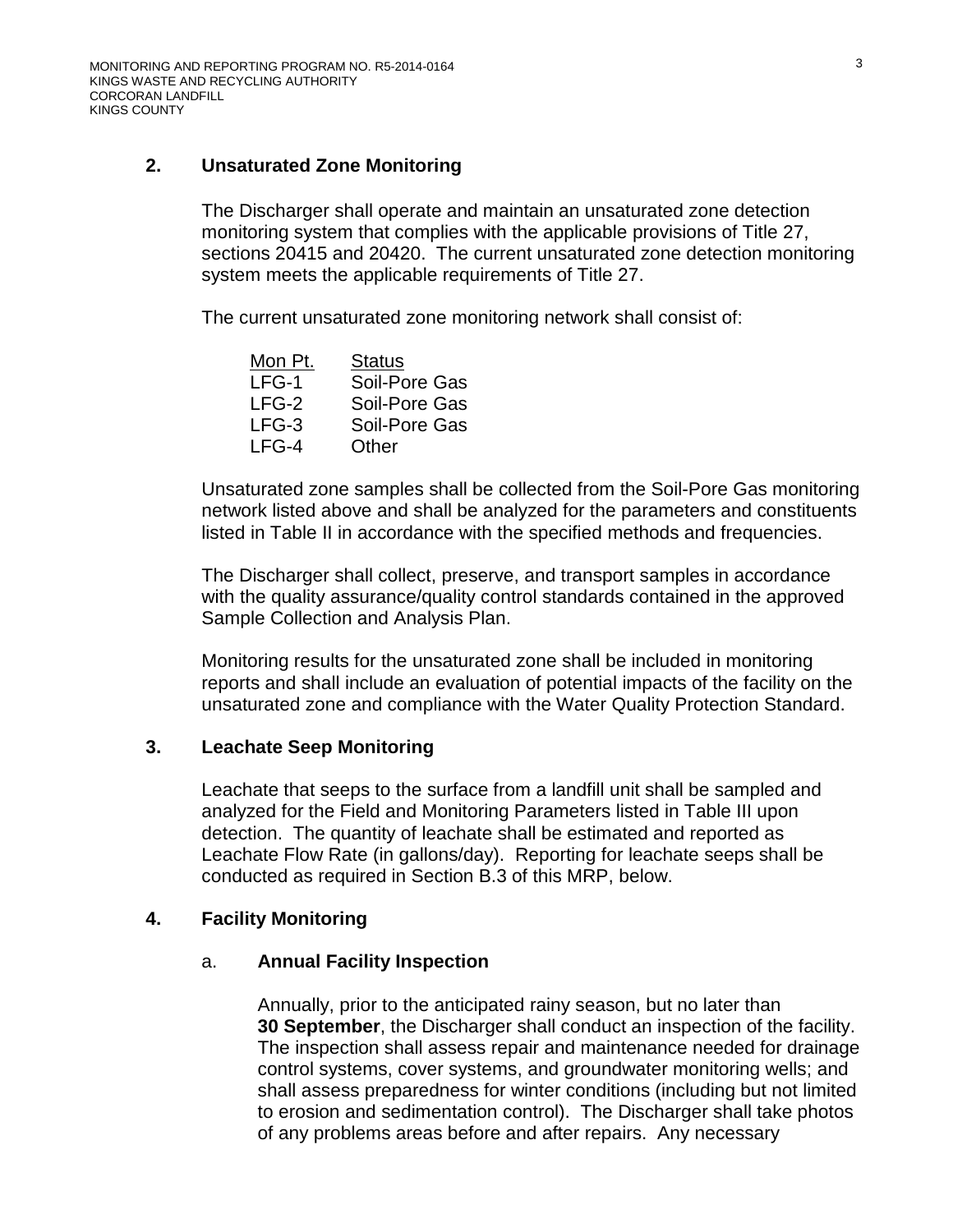construction, maintenance, or repairs shall be completed by **31 October**. Annual facility inspection reporting shall be submitted as required in Section B[.4](#page-21-1) of this MRP.

### <span id="page-16-1"></span>b. **Major Storm Events**

The Discharger shall inspect all precipitation, diversion, and drainage facilities and all landfill side slopes for damage **within 7 days** following major storm events capable of causing damage or significant erosion. The Discharger shall take photos of any problems areas before and after repairs. Necessary repairs shall be completed **within 30 days** of the inspection. Notification and reporting requirements for major storm events shall be conducted as required in Section B[.5](#page-21-2) of this MRP.

#### <span id="page-16-2"></span>c. **Five-Year Iso-Settlement Survey for Closed Units**

For closed landfill units, the Discharger shall conduct a five-year iso-settlement survey and produce an iso-settlement map accurately depicting the estimated total change in elevation of each portion of the final cover's low-hydraulic-conductivity layer. For each portion of the landfill, this map shall show the total lowering of the surface elevation of the final cover, relative to the baseline topographic map [Title 27, section 21090(e)(1 & 2)]. Reporting shall be in accordance with Section B[.6](#page-21-3) of this MRP. The next iso-settlement survey shall be conducted in 2019.

#### <span id="page-16-0"></span>d. **Standard Observations**

The Discharger shall conduct Standard Observations at the landfill in accordance with this section of the MRP. Standard observations shall be conducted in accordance with the following schedule:

| <b>Frequency</b> | Season                     |
|------------------|----------------------------|
| <b>Monthly</b>   | Wet: 1 October to 30 April |
| Quarterly        | Dry: 1 May to 30 September |

The Standard Observations shall include:

- 1) For the landfill units:
	- a) Evidence of ponded water at any point on the landfill outside of any contact storm water/leachate diversions structures on the active face (show affected area on map); and
	- b) Evidence of erosion and/or of day-lighted refuse.
- 2) Along the perimeter of the landfill units:
	- a) Evidence of leachate seeps, estimated size of affected area, and flow rate (show affected area on map); and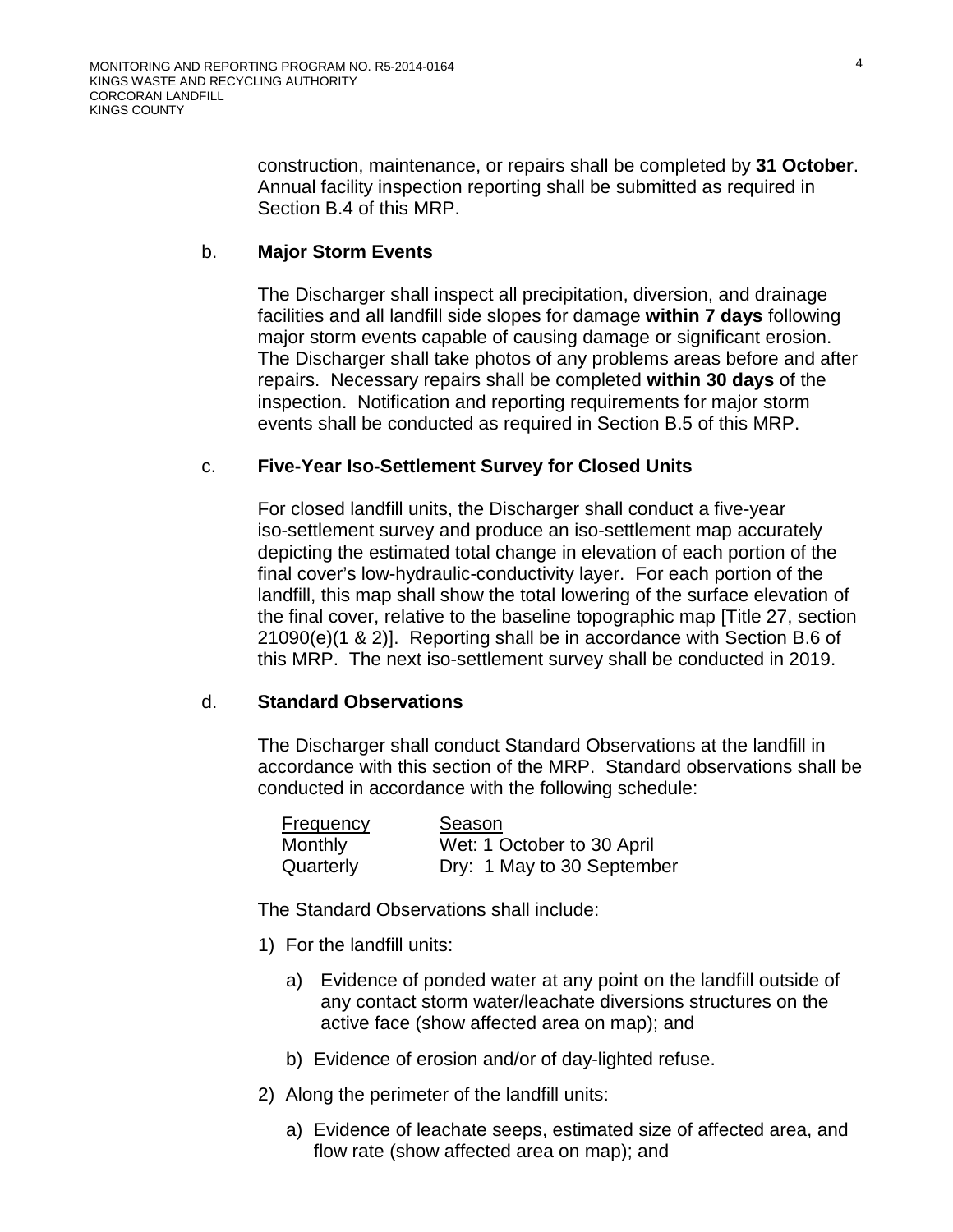b) Evidence of erosion and/or of day-lighted refuse.

Results of Standard Observations shall be submitted in the semiannual monitoring reports required in Section B.1 of this MRP.

### **5. Corrective Action Monitoring**

The Discharger shall conduct corrective action monitoring to demonstrate the effectiveness of corrective action in accordance with Title 27, section 20430 and this MRP. Groundwater monitoring wells shall be monitored in accordance with the groundwater monitoring requirements in part A.1 of this MRP.

### **B. REPORTING**

The Discharger shall submit the following reports in accordance with the required schedule:

### **Reporting Schedule**

| <b>Section</b><br><b>B.1</b> | Report<br>Semiannual<br><b>Monitoring Report</b>   | <b>End of Reporting Period</b><br>30 June, 31 December | Due Date<br>31 August, 28 February |
|------------------------------|----------------------------------------------------|--------------------------------------------------------|------------------------------------|
| B.2                          | <b>Annual Monitoring</b><br>Report                 | 31 December                                            | 28 February                        |
| B.3                          | Leachate Seep<br>Reporting                         | Continuous                                             | <b>Immediately &amp; 7 Days</b>    |
| B.4                          | <b>Annual Facility</b><br><b>Inspection Report</b> | 31 October                                             | <b>15 November</b>                 |
| B.5                          | <b>Major Storm Event</b><br>Reporting              | Continuous                                             | 7 days from damage<br>discovery    |
| B.6                          | Survey and Iso-<br><b>Settlement Map</b>           | <b>Every Five Years</b>                                | 2019 and Every Five<br>Years       |
| <b>B.7</b>                   | Financial<br><b>Assurances Report</b>              | 31 December                                            | 1 October                          |

### **Reporting Requirements**

The Discharger shall submit monitoring reports **semiannually** with the data and information as required in this Monitoring and Reporting Program and as required in WDRs Order No. R5-2014-0164 and the Standard Provisions and Reporting Requirements (particularly Section I: "Standard Monitoring Specifications" and Section J: "Response to a Release"). In reporting the monitoring data required by this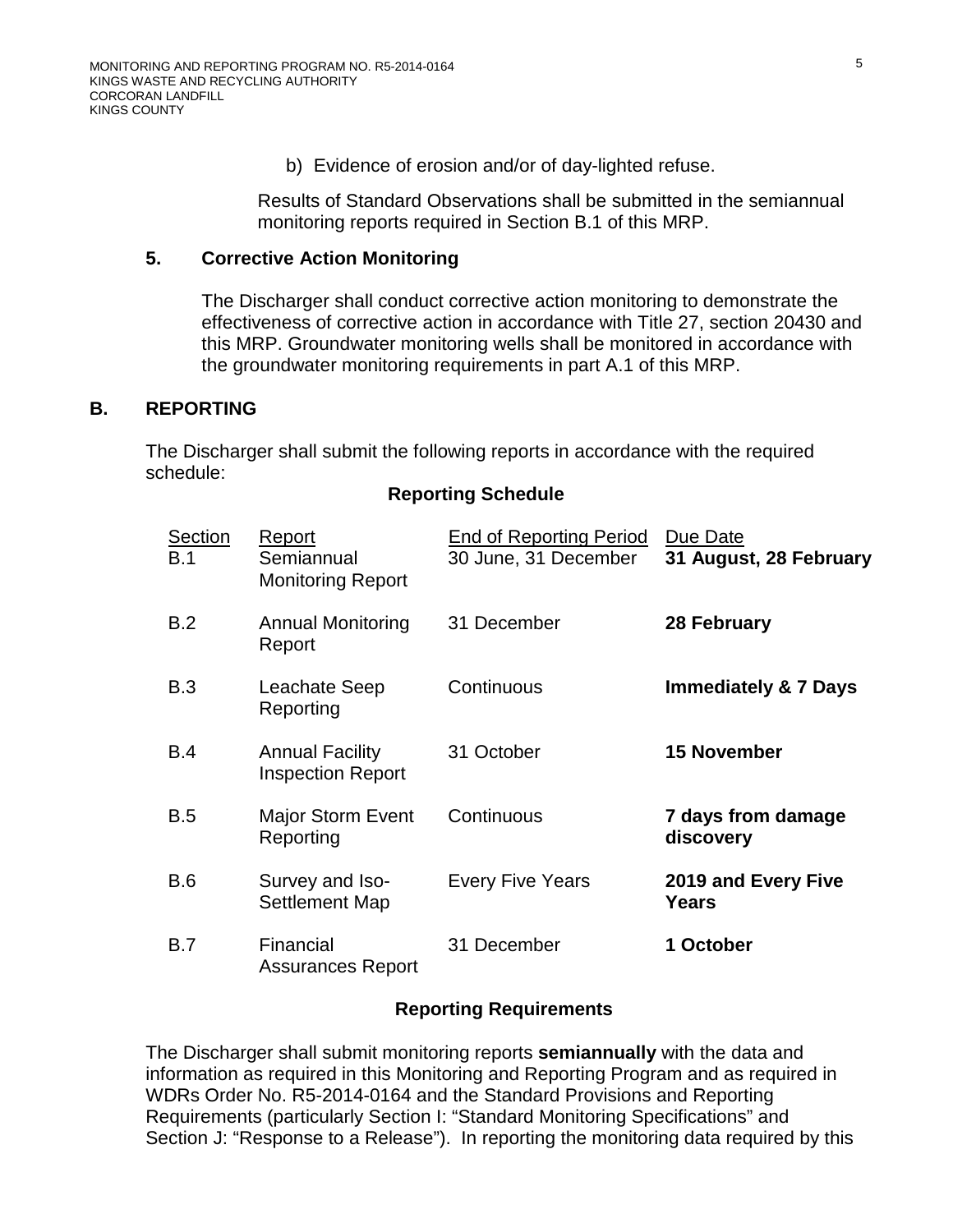program, the Discharger shall arrange the data in tabular form so that the date, the constituents, the concentrations, and the units are readily discernible. The data shall be summarized in such a manner so as to illustrate clearly the compliance with waste discharge requirements or the lack thereof. Data shall also be submitted in a digital format, such as a computer disk.

Field and laboratory tests shall be reported in each monitoring report. Semiannual and annual monitoring reports shall be submitted to the Central Valley Water Board in accordance with the above schedule for the calendar period in which samples were taken or observations made. In addition, the Discharger shall enter all monitoring data and monitoring reports into the online Geotracker database as required by Division 3 of Title 27 and Chapter 30, Division 3 of Title 23.

The results of **all monitoring** conducted at the site shall be reported to the Central Valley Water Board in accordance with the reporting schedule above for the calendar period in which samples were taken or observations made.

The Discharger shall retain records of all monitoring information, including all calibration and maintenance records, all original strip chart recordings of continuous monitoring instrumentation, copies of all reports required by this Order, and records of all data used to complete the application for this Order. Records shall be maintained throughout the life of the facility including the post-closure period. Such records shall be legible and shall show the following for each sample:

- a) Sample identification and the monitoring point or background monitoring point from which it was taken, along with the identity of the individual who obtained the sample;
- b) Date, time, and manner of sampling;
- c) Date and time that analyses were started and completed, and the name of the personnel and laboratory performing each analysis;
- d) Complete procedure used, including method of preserving the sample, and the identity and volumes of reagents used;
- e) Calculation of results; and
- f) Results of analyses, and the MDL and PQL for each analysis. All peaks shall be reported.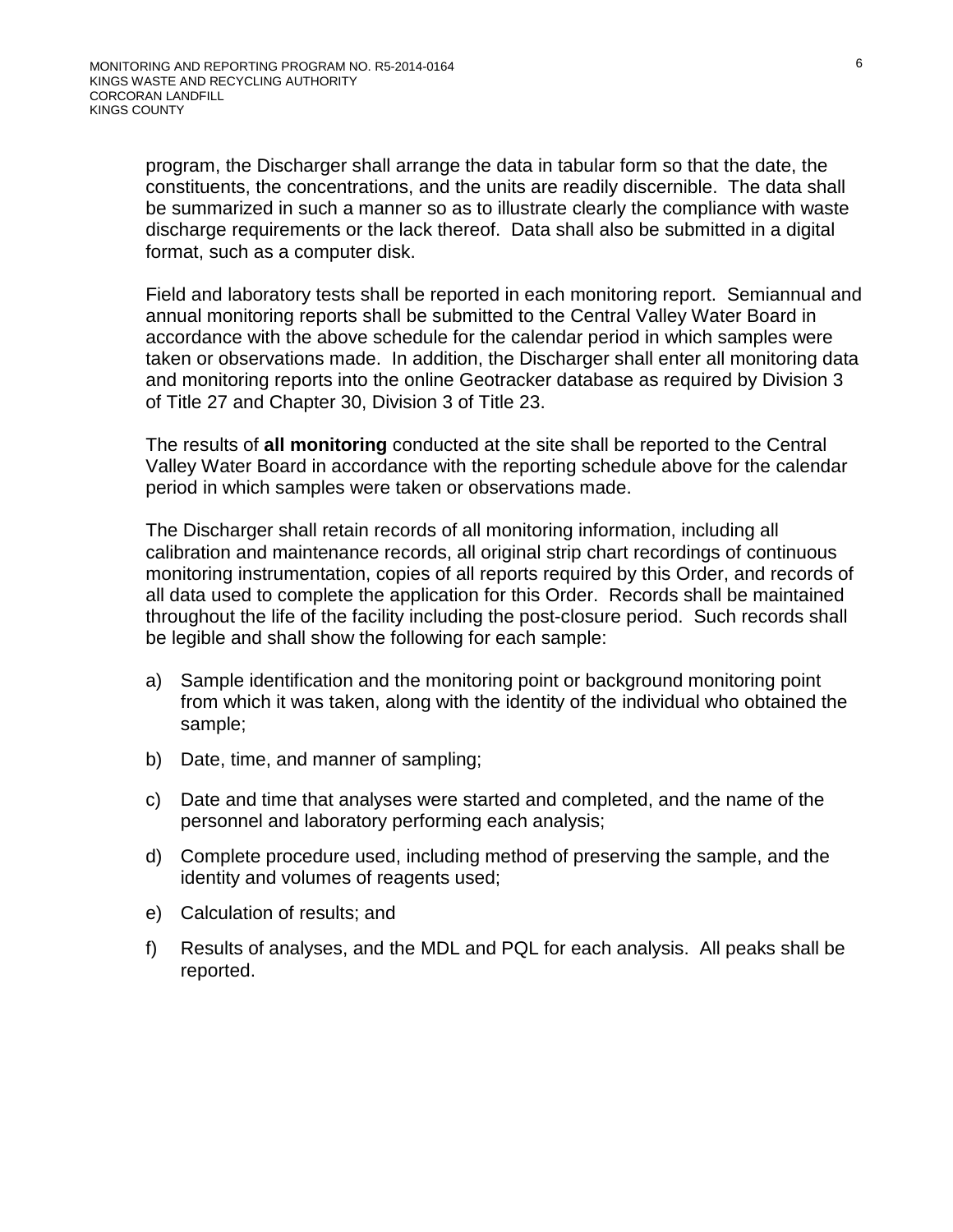### **Required Reports**

- **1. Semiannual Monitoring Report:** Monitoring reports shall be submitted semiannually and are due on **31 August** and **28 February**. Each semiannual monitoring report shall contain at least the following:
	- a) For each groundwater monitoring point addressed by the report, a description of:
		- 1) The time of water level measurement;
		- 2) The type of pump or other device used for purging and the elevation of the pump intake relative to the elevation of the screened interval;
		- 3) The method of purging used to stabilize water in the well bore before the sample is taken including the pumping rate; the equipment and methods used to monitor field pH, temperature, and conductivity during purging; results of pH, temperature, conductivity, and turbidity testing; and the method of disposing of the purge water;
		- 4) The type of pump or other device used for sampling, if different than the pump or device used for purging; and
		- 5) A statement that the sampling procedure was conducted in accordance with the approved Sample Collection and Analysis Plan.
	- b) A map or aerial photograph showing the locations of observation stations, monitoring points, and background monitoring points.
	- c) The estimated quarterly groundwater flow rate and direction in the uppermost aquifer, in any zones of perched water, and in any additional zone of saturation monitored based upon water level elevations taken prior to the collection of the water quality data submitted in the report [Title 27, section 20415(e)(15)].
	- d) Cumulative tabulated monitoring data for all monitoring points and constituents for groundwater, unsaturated zone, and leachate. Concentrations below the laboratory reporting limit shall not be reported as "ND" unless the reporting limit is also given in the table. Otherwise they shall be reported "<" the reporting limit (e.g., <0.10). Units shall be as required in Tables I, II, and III unless specific justification is given to report in other units. Refer to the SPRRs Section I "Standard Monitoring Specifications" for requirements regarding MDLs and PQLs.
	- e) Laboratory statements of results of all analyses evaluating compliance with requirements.
	- f) An evaluation of the concentration of each monitoring parameter (or 5-year COC when five year COC sampling is conducted) as compared to the current concentration limits, and the results of any required verification testing for constituents exceeding a concentration limit . Report any actions taken under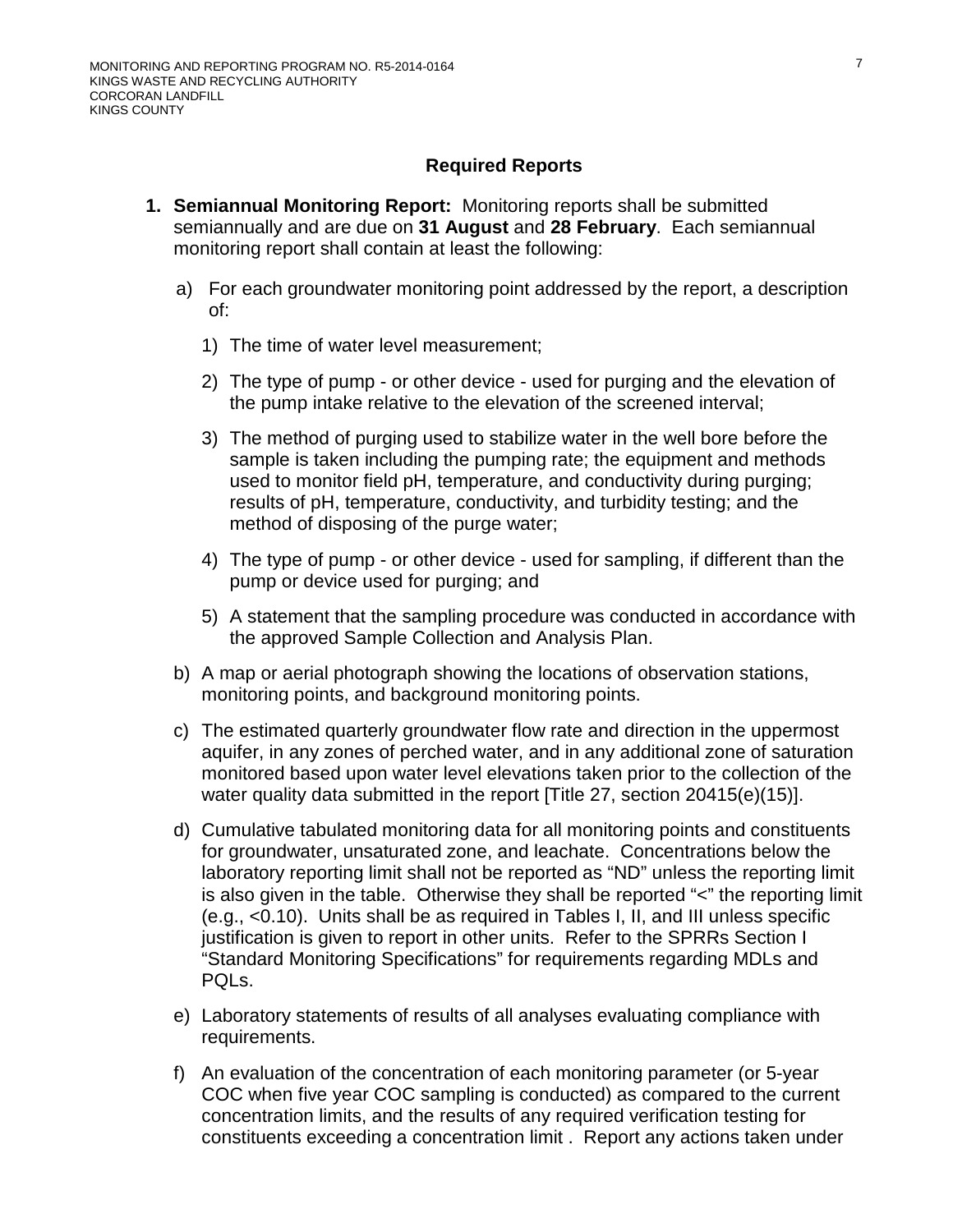Section J: Response to a Release for verified exceedances of a concentration limit for wells/constituents not already in corrective action monitoring.

- g) A summary of all Standard Observations for the reporting period required in Section A[.4.d](#page-16-0) of this MRP.
- h) A summary of inspection, leak search, and repair of final covers on any closed landfill units in accordance with an approved final post-closure maintenance plan as required by Standard Closure and Post-Closure Maintenance Specifications G.26 through G.29 of the SPRRs.
- **2. Annual Monitoring Report:** The Discharger shall submit an Annual Monitoring Report to the Central Valley Water Board by **28 February** covering the reporting period of the previous monitoring year. If desired, the Annual Monitoring Report may be combined with the second semiannual report, but if so, shall clearly state that it is both a semi-annual and annual monitoring report in its title. Each Annual Monitoring Report shall contain the following information:
	- a) All monitoring parameters shall be graphed to show historical trends at each monitoring point and background monitoring point, for all samples taken within at least the previous five calendar years. If a 5-year COC event was performed, than these parameters shall also be graphically presented. Each such graph shall plot the concentration of one or more constituents for the period of record for a given monitoring point or background monitoring point, at a scale appropriate to show trends or variations in water quality. The graphs shall plot each datum, rather than plotting mean values. Graphical analysis of monitoring data may be used to provide significant evidence of a release.
	- b) An evaluation of the monitoring parameters with regards to the cation/anion balance, and a graphical presentation using a Stiff diagram, a Piper graph, or a Schoeller plot.
	- c) All historical monitoring data for which there are detectable results, including data for the previous year, shall be submitted in tabular form in a digital file format such as a computer disk. The Central Valley Water Board regards the submittal of data in hard copy and in digital format as "...the form necessary for..." statistical analysis [Title 27, section 20420(h)], that facilitates periodic review by the Central Valley Water Board.
	- d) Hydrographs of each well showing the elevation of groundwater with respect to the elevations of the top and bottom of the screened interval and the elevation of the pump intake. Hydrographs of each well shall be prepared quarterly and submitted annually.
	- e) A comprehensive discussion of the compliance record, and the result of any corrective actions taken or planned which may be needed to bring the Discharger into full compliance with the waste discharge requirements.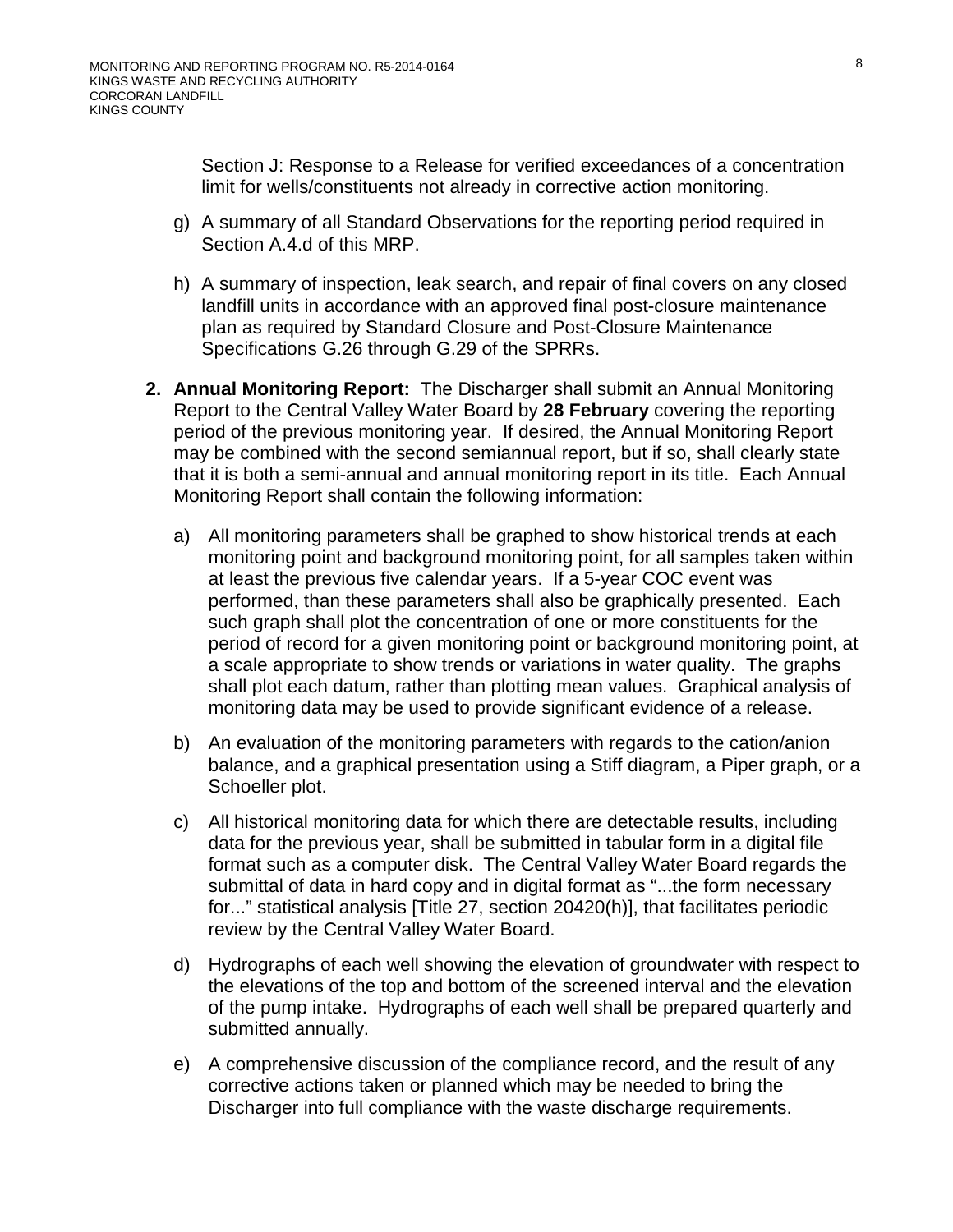- f) A written summary of the monitoring results, indicating any changes made or observed since the previous Annual Monitoring Report.
- g) Updated concentration limits for each monitoring parameter at each monitoring well based on the new data set.
- h) A comprehensive discussion of any Corrective Action Program required by this MRP under Section A.5.
- <span id="page-21-0"></span>**3. Leachate Seep Reporting:** The Discharger shall report by telephone any leachate seepage from the disposal area **immediately** after it is discovered. A written report shall be filed with the Central Valley Water Board **within seven days**, containing at least the following information:
	- a) A map showing the location(s) of leachate seepage;
	- b) An estimate of the flow rate;
	- c) A description of the nature of the discharge (e.g., all pertinent observations and analyses);
	- d) Verification that samples have been submitted for analyses of the Field Parameters and Monitoring Parameters listed in Table III of this MRP, and an estimated date that the results will be submitted to the Central Valley Water Board; and
	- e) Corrective measures underway or proposed, and corresponding time schedule.
- <span id="page-21-1"></span>**4. Annual Facility Inspection Reporting:** By **15 November** of each year, the Discharger shall submit a report describing the results of the inspection and the repair measures implemented, preparations for winter, and include photographs of any problem areas and the repairs. Refer to Section A[.4.a](#page-15-0) of this MRP, above.
- <span id="page-21-2"></span>**5. Major Storm Event Reporting:** Following major storm events capable of causing damage or significant erosion, the Discharger **immediately** shall notify Central Valley Water Board staff of any damage or significant erosion upon discovery and report subsequent repairs within **14 days** of completion of the repairs, including photographs of the problem and the repairs. Refer to Section A[.4.b](#page-16-1) of this MRP, above.
- <span id="page-21-3"></span>**6. Survey and Iso-Settlement Map for Closed Landfills:** The Discharger shall conduct a survey and submit an iso-settlement map for each closed area of the landfill every five years pursuant to Title 27, section 21090(e). Refer to Section A[.4.c](#page-16-2) of this MRP, above. The next report is due in 2019.
- **7. Financial Assurances Report:** By **1 October** of each year, the Discharger shall submit a copy of the annual financial assurances report due to CalRecycle that updates the financial assurances for closure, post-closure maintenance, and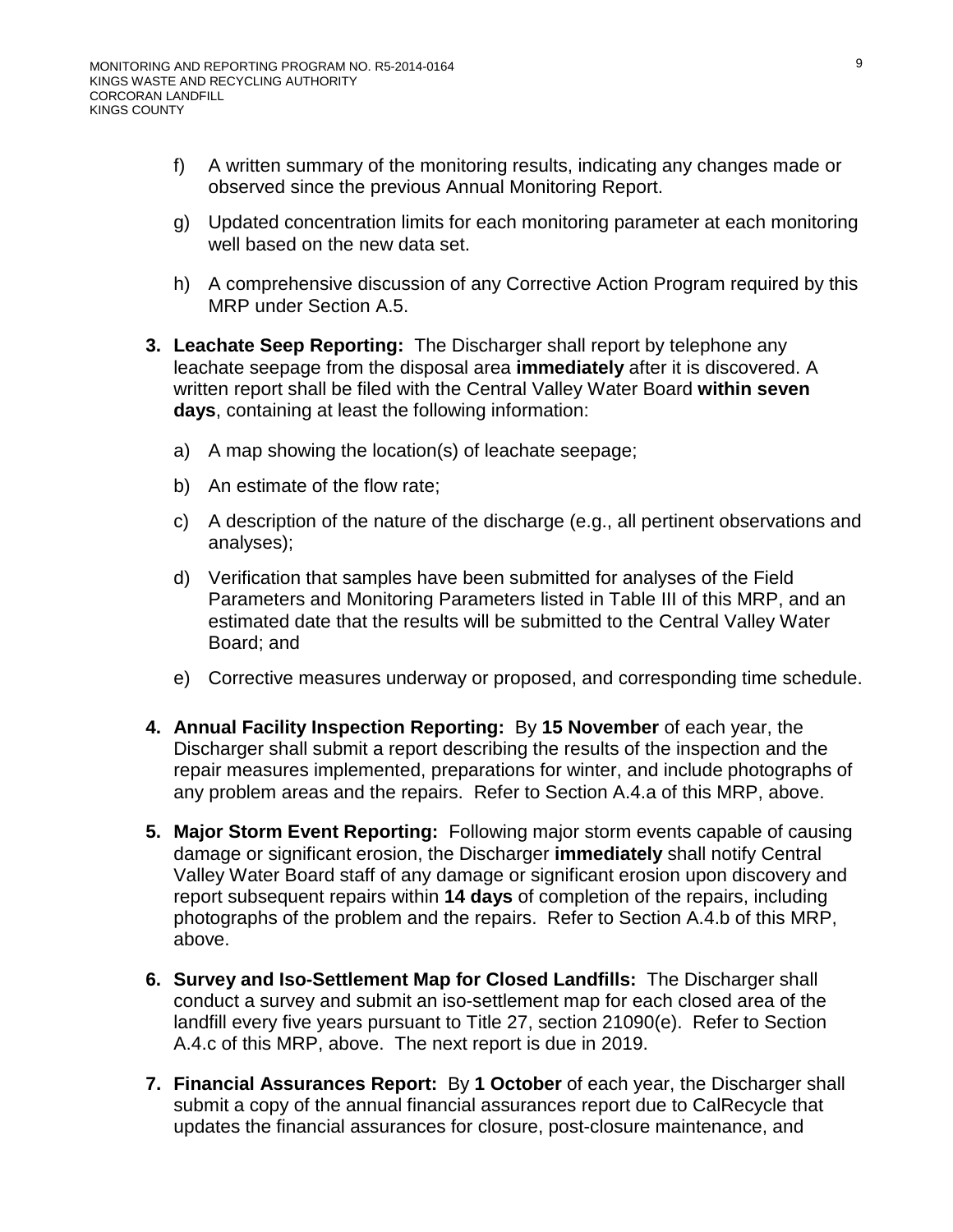corrective action. Refer to Financial Assurances Specifications E.1 through E.3 of the WDRs.

## **C. WATER QUALITY PROTECTION STANDARD AND COMPLIANCE PERIOD**

### **1. Water Quality Protection Standard Report**

For each waste management unit, the Water Quality Protection Standard shall consist of all COCs, the concentration limit for each constituent of concern, the verification retesting procedure to confirm measurably significant evidence of a release, the point of compliance, and all water quality monitoring points for each monitored medium.

The Water Quality Protection Standard for naturally occurring waste constituents consists of the COCs, the concentration limits, and the point of compliance and all monitoring points. Any proposed changes to the Water Quality Protection Standard other than annual update of the concentration limits shall be submitted in a report for review and approval.

The report shall:

- a. Identify **all distinct bodies of surface and ground water** that could be affected in the event of a release from a waste management unit or portion of a unit. This list shall include at least the uppermost aquifer and any permanent or ephemeral zones of perched groundwater underlying the facility.
- b. Include a map showing the monitoring points and background monitoring points for the surface water monitoring program, groundwater monitoring program, and the unsaturated zone monitoring program. The map shall include the point of compliance in accordance with Title 27, section 20405.
- c. Evaluate the perennial direction(s) of groundwater movement within the uppermost groundwater zone(s).
- d. Include a proposed statistical method for calculating concentration limits for monitoring parameters and constituents of concern that are detected in 10% or greater of the background data (naturally-occurring constituents) using a statistical procedure from Title 27, section 20415(e)(8)(A-D)] or section 20415(e)(8)(E).
- e. Include a retesting procedure to confirm or deny measurably significant evidence of a release pursuant to Title 27, section 20415(e)(8)(E) and section 20420(j)(1-3).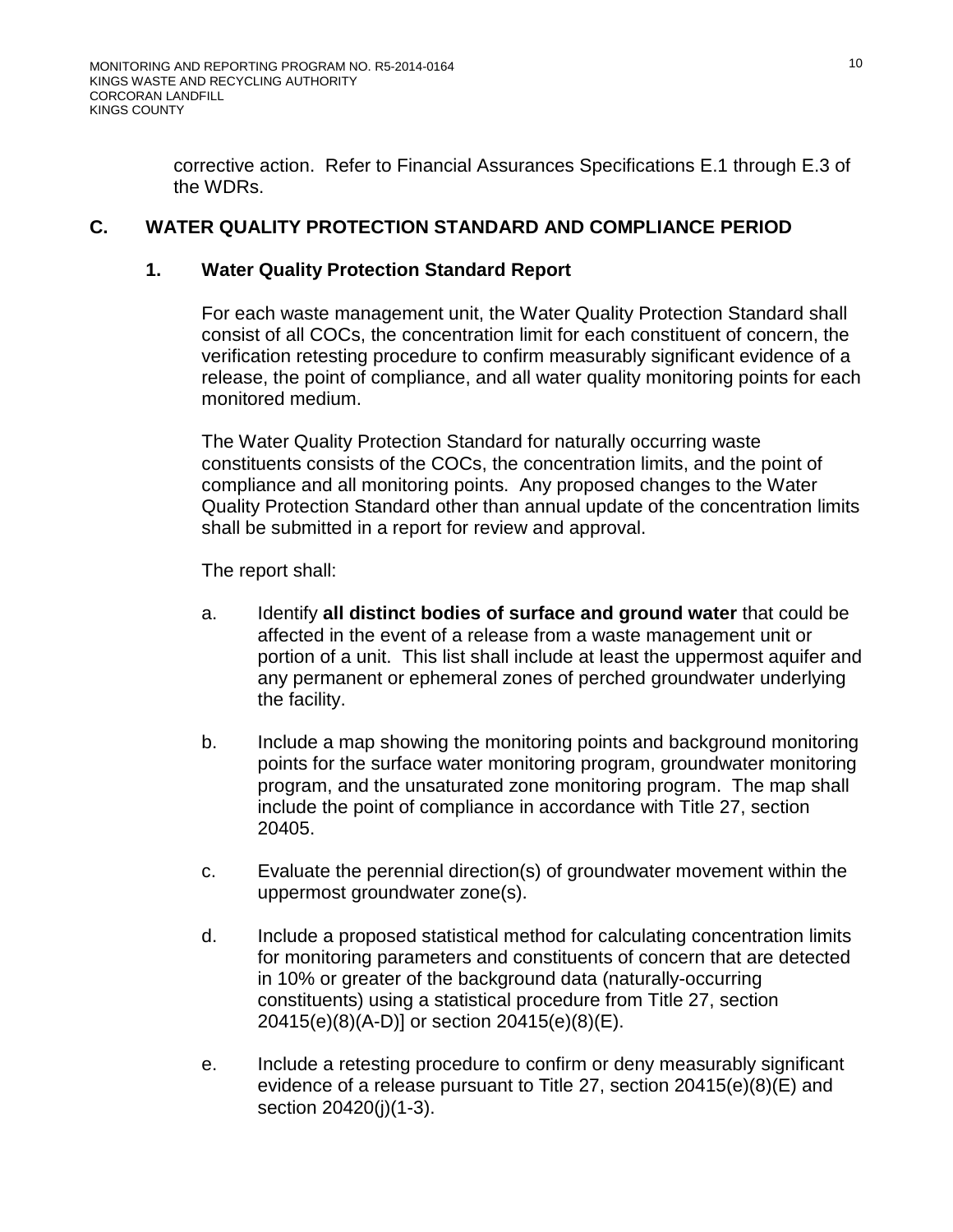The Water Quality Protection Standard shall be certified by a Californiaregistered civil engineer or geologist as meeting the requirements of Title 27. If subsequent sampling of the background monitoring point(s) indicates significant water quality changes due to either seasonal fluctuations or other reasons unrelated to waste management activities at the site, the Discharger may request modification of the Water Quality Protection Standard.

The Discharger proposed the methods for calculating concentration limits in the *Water Quality Protection Standard Report*. Pursuant to Title 27 CCR Section 20415(e)(10)(B), for each naturally occurring inorganic COC, the concentration limit (applicable suite of background data) for that constituent shall be redetermined each semiannual monitoring period according to the following "moving window" formula. For each reporting period subsequent to the initial reporting period, the Discharger shall create the new concentration limit, for that constituent, by taking the prior reporting period's background data, adding the newest datum, for that constituent, from background monitoring wells and removing the oldest datum.

The Water Quality Protection Standard shall be updated annually for each monitoring well using new and historical monitoring data.

The concentration limits for each constituent of concern are as follows:

- a. For anthropogenic (not naturally occurring) constituents, which have no natural, and therefore, no background values, the concentration limit (water quality protection standard) shall be the detection limit of the analytical method(s) used.
- b. For each naturally occurring inorganic waste constituent of concern, the concentration limit (applicable suite of background data) for that constituent shall be determined utilizing the inter-well tolerance limit method and groundwater statistical analysis computer program by Sanitas<sup>™</sup>. The upper tolerance limit shall be calculated from inorganic monitoring data obtained from background monitoring wells and the concentrations of inorganic constituents from downgradient compliance wells compared to the upper tolerance levels. The analytical data from each sampling event shall be used to update the tolerance limits.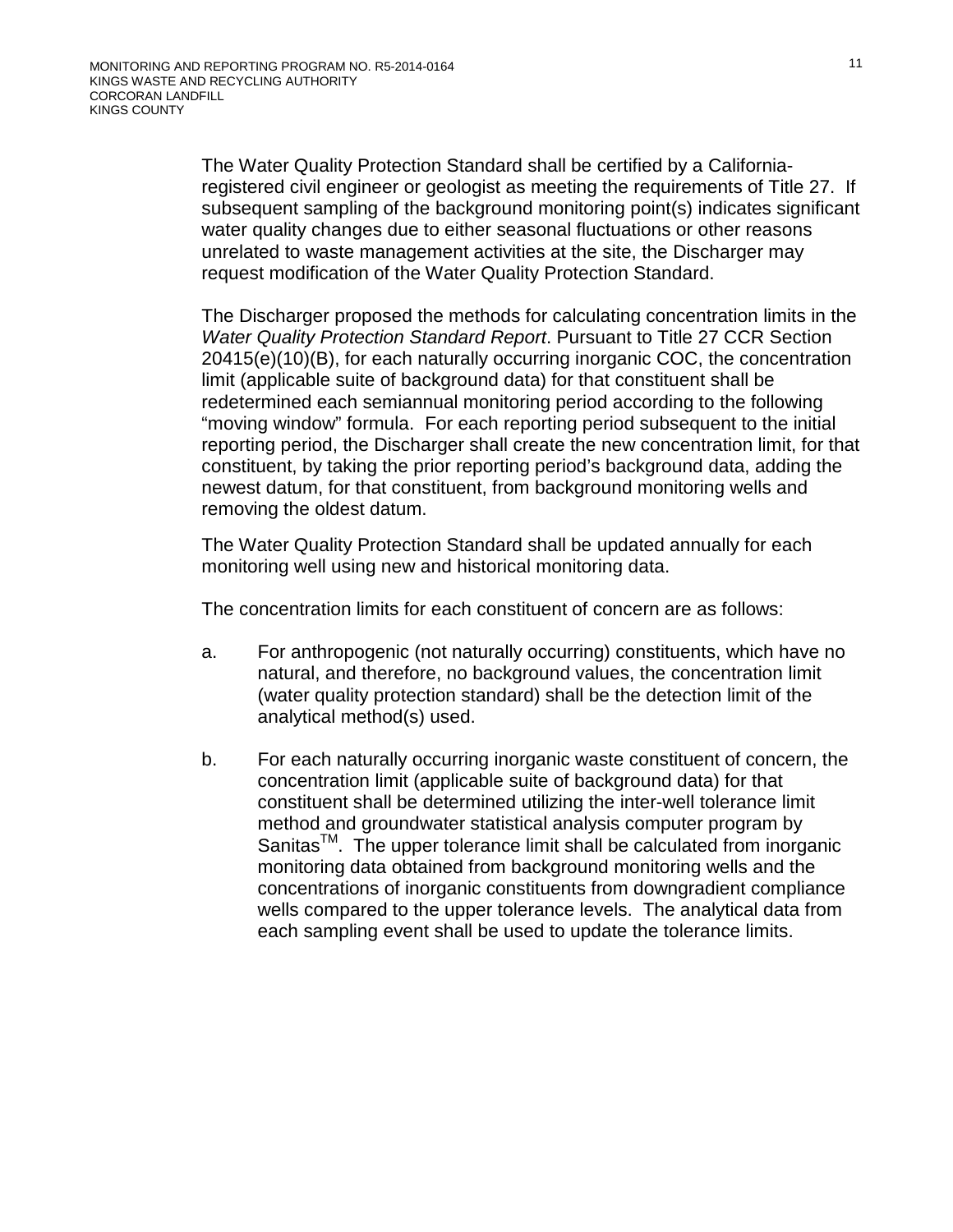## **2. Monitoring Parameters**

Monitoring parameters are a select group of constituents that are monitored during each monitoring event that are the waste constituents, reaction products, hazardous constituents, and physical parameters that provide a reliable indication of a release from a waste management unit. The monitoring parameters for all waste management units are those listed in Tables I and IV for the specified monitored medium.

## **3. Constituents of Concern (COCs)**

The COCs include a larger group of waste constituents, their reaction products, and hazardous constituents that are reasonably expected to be in or derived from waste contained in the waste management unit, and are required to be monitored every five years [Title 27, sections 20395 and 20420(g)]. The COCs for all waste management units at the facility are those listed in Tables I and II for the specified monitored medium , and Table V.

The Discharger shall monitor all COCs every five years, or more frequently as required in accordance with a Corrective Action Program. The last 5-year COC report was submitted to the Central Valley Water Board in the 2010 *Annual Monitoring Report*, and 5-year COCs are due to be monitored again in **2015.**

## **4. Concentration Limits**

For a naturally occurring constituent of concern, the concentration limit for each constituent of concern shall be determined as follows:

- a. By calculation in accordance with a statistical method pursuant to Title 27, section 20415(e)(8); or
- b. By an alternate statistical method meeting the requirements of Title 27, section 20415(e)(8)(E).

The Discharger submitted a Water Quality Protection Standard (WQPS) report proposing statistical data analysis methods to calculate concentration limits for each monitored constituent in accordance with Title 27. The WQPS report proposed to use Interwell data analysis to calculate tolerance limits for the monitored constituents.

## **5. Retesting Procedures for Confirming Evidence of a Release**

If monitoring results indicate measurably significant evidence of a release, as described in Standard Monitoring Specification I.45 of the SPRRs, then: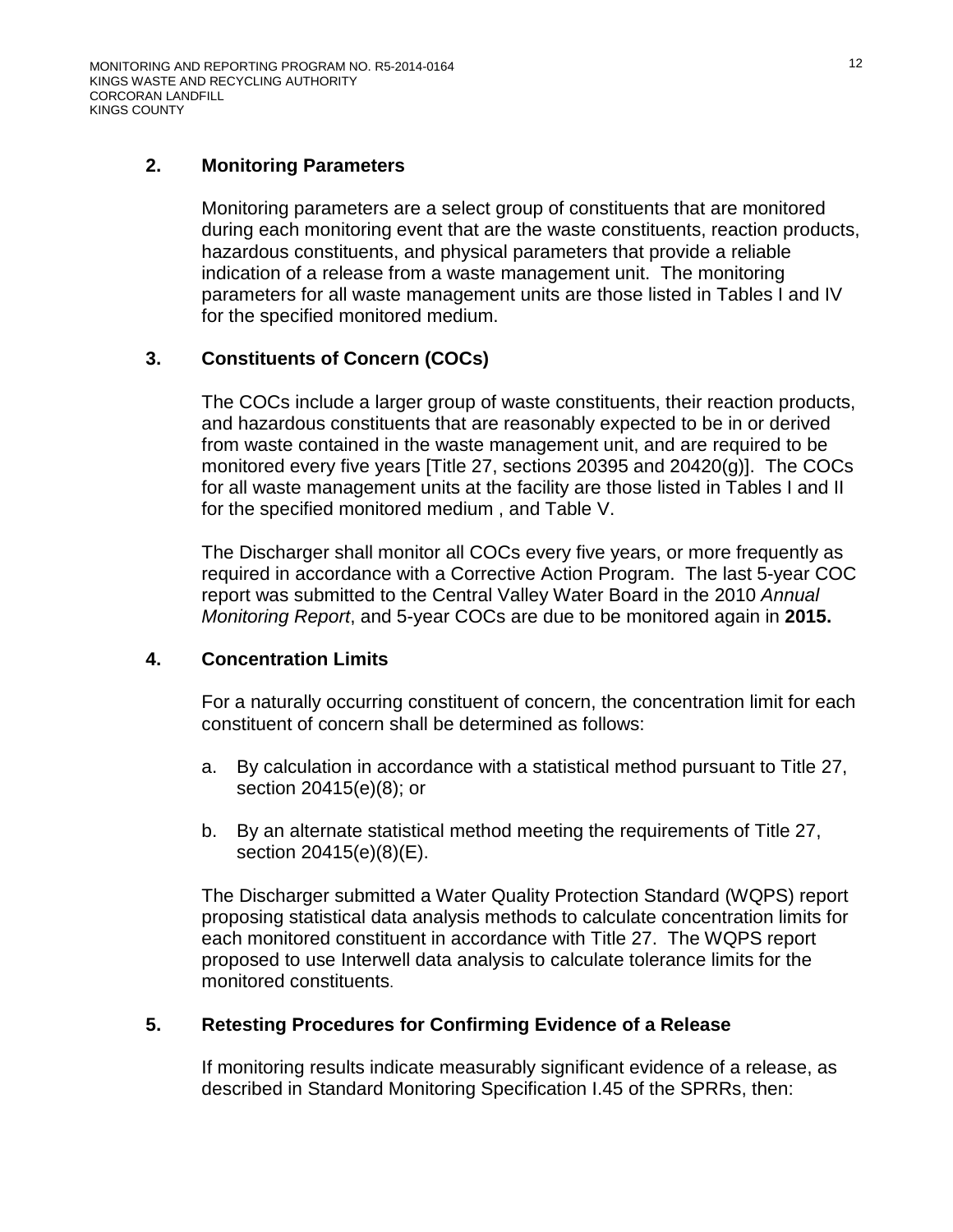- a. For analytes that are detected in less than 10% of the background samples (such as non-naturally occurring constituents), the Discharger shall use the non-statistical retesting procedure required in Standard Monitoring Specification I.46 of the SPRRs.
- b. For analytes that are detected in 10% or greater of the background samples (naturally occurring constituents), the Discharger shall use one of the statistical retesting procedure as required in Standard Monitoring Specification I.47 of the SPRRs.

## **6. Point of Compliance**

The point of compliance for the water standard at each waste management unit is a vertical surface located at the hydraulically downgradient limit of the Unit that extends through the uppermost aquifer underlying the unit. The following are monitoring locations at the point of compliance:

Point of Compliance Monitoring Wells MW-1 MW-2 MW-3

## **7. Compliance Period**

The compliance period for each waste management unit shall be the number of years equal to the active life of the unit plus the closure period. The compliance period is the minimum period during which the Discharger shall conduct a water quality monitoring program subsequent to a release from the waste management unit. The compliance period shall begin anew each time the Discharger initiates an evaluation monitoring program [Title 27, section 20410].

## **8. Monitoring Points**

A monitoring point is a well, device, or location specified in the waste discharge requirements, which monitoring is conducted and at which the water quality protection standard applies. The monitoring points for each monitored medium are listed in Section A of this MRP.

## **D. TRANSMITTAL LETTER FOR ALL REPORTS**

A transmittal letter explaining the essential points shall accompany each report. At a minimum, the transmittal letter shall identify any violations found since the last report was submitted, and if the violations were corrected. If no violations have occurred since the last submittal, this shall be stated in the transmittal letter. The transmittal letter shall also state that a discussion of any violations found since the last report was submitted, and a description of the actions taken or planned for correcting those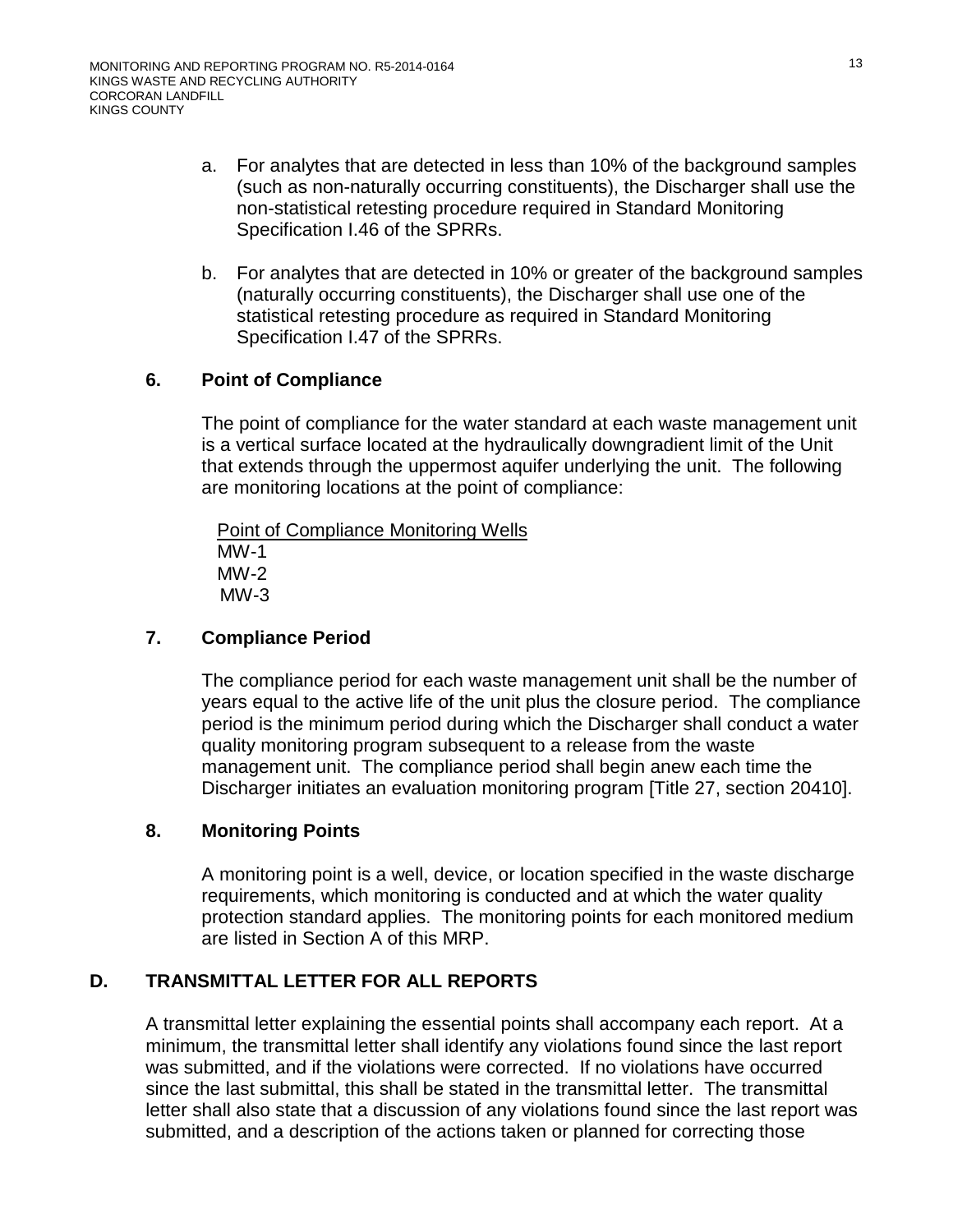violations, including any references to previously submitted time schedules, is contained in the accompanying report. The transmittal letter shall contain a statement by the discharger, or the discharger's authorized agent, under penalty of perjury, that to the best of the signer's knowledge the report is true, accurate, and complete.

The Discharger shall implement the above monitoring program on the effective date of this Program.

Ordered by:

*Original signed by:*

PAMELA C. CREEDON, Executive Officer

 5 December 2014 (Date)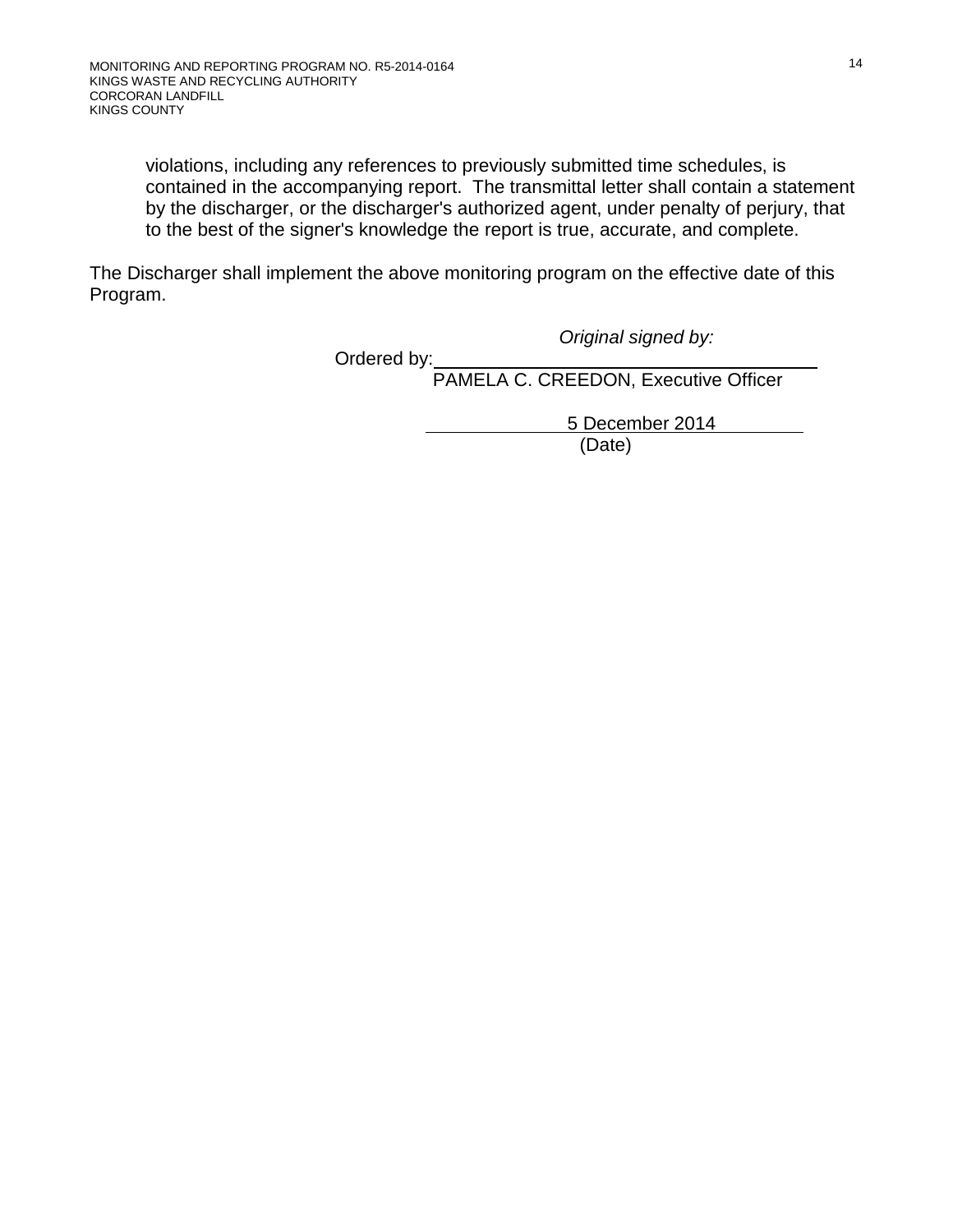## **TABLE I**

## **GROUNDWATER DETECTION MONITORING PROGRAM**

| Parameter                                                                                                                                                                                                                                                                                                        | <b>Units</b>                                                                                 | Sampling<br><b>Frequency</b>                                                                                                                           | Reporting<br><b>Frequency</b>                                                                                                                          |
|------------------------------------------------------------------------------------------------------------------------------------------------------------------------------------------------------------------------------------------------------------------------------------------------------------------|----------------------------------------------------------------------------------------------|--------------------------------------------------------------------------------------------------------------------------------------------------------|--------------------------------------------------------------------------------------------------------------------------------------------------------|
| <b>Field Parameters</b>                                                                                                                                                                                                                                                                                          |                                                                                              |                                                                                                                                                        |                                                                                                                                                        |
| <b>Groundwater Elevation</b><br>Temperature<br><b>Electrical Conductivity</b><br>pH<br>Turbidity                                                                                                                                                                                                                 | Ft. & 100ths, M.S.L.<br>ΟF<br>umhos/cm<br>pH units<br>Turbidity units                        | Quarterly<br>Semiannual<br>Semiannual<br>Semiannual<br>Semiannual                                                                                      | Semiannual<br>Semiannual<br>Semiannual<br>Semiannual<br>Semiannual                                                                                     |
| <b>Monitoring Parameters</b>                                                                                                                                                                                                                                                                                     |                                                                                              |                                                                                                                                                        |                                                                                                                                                        |
| <b>Total Dissolved Solids (TDS)</b><br>Chloride<br>Carbonate<br><b>Bicarbonate</b><br>Nitrate - Nitrogen<br><b>Sulfate</b><br>Calcium<br>Magnesium<br>Potassium<br>Sodium<br><b>Volatile Organic Compounds</b><br>(USEPA Method 8260B, short list, see Table IV)<br>5-Year Constituents of Concern (see Table V) | $mg/L^1$<br>mg/L<br>mg/L<br>mg/L<br>mg/L<br>mg/L<br>mg/L<br>mg/L<br>mg/L<br>mg/L<br>$ug/L^2$ | Semiannual<br>Semiannual<br>Semiannual<br>Semiannual<br>Semiannual<br>Semiannual<br>Semiannual<br>Semiannual<br>Semiannual<br>Semiannual<br>Semiannual | Semiannual<br>Semiannual<br>Semiannual<br>Semiannual<br>Semiannual<br>Semiannual<br>Semiannual<br>Semiannual<br>Semiannual<br>Semiannual<br>Semiannual |
|                                                                                                                                                                                                                                                                                                                  |                                                                                              |                                                                                                                                                        |                                                                                                                                                        |
| <b>Total Organic Carbon</b><br>Inorganics (dissolved)<br><b>Volatile Organic Compounds</b><br>(USEPA Method 8260B, extended list)<br>Semi-Volatile Organic Compounds                                                                                                                                             | mg/L<br>ug/L<br>ug/L                                                                         | 5 years<br>5 years<br>5 years<br>5 years                                                                                                               | 2015<br>and every 5 years<br>thereafter<br>$\mathbf{G}$<br>$\mathbf{G}$                                                                                |
| (USEPA Method 8270C or D)<br><b>Chlorophenoxy Herbicides</b><br>(USEPA Method 8151A)                                                                                                                                                                                                                             | ug/L<br>ug/L                                                                                 | 5 years                                                                                                                                                | $\epsilon$<br>$\mathbf{G}$                                                                                                                             |

Organophosphorus Compounds ug/L 5 years '' '' ''

 $\frac{1}{2}$ 

 $\overline{\phantom{a}}$  , where  $\overline{\phantom{a}}$ 

(USEPA Method 8141B)

 $\frac{1}{2}$  Milligrams per liter<br><sup>2</sup> Micrograms per liter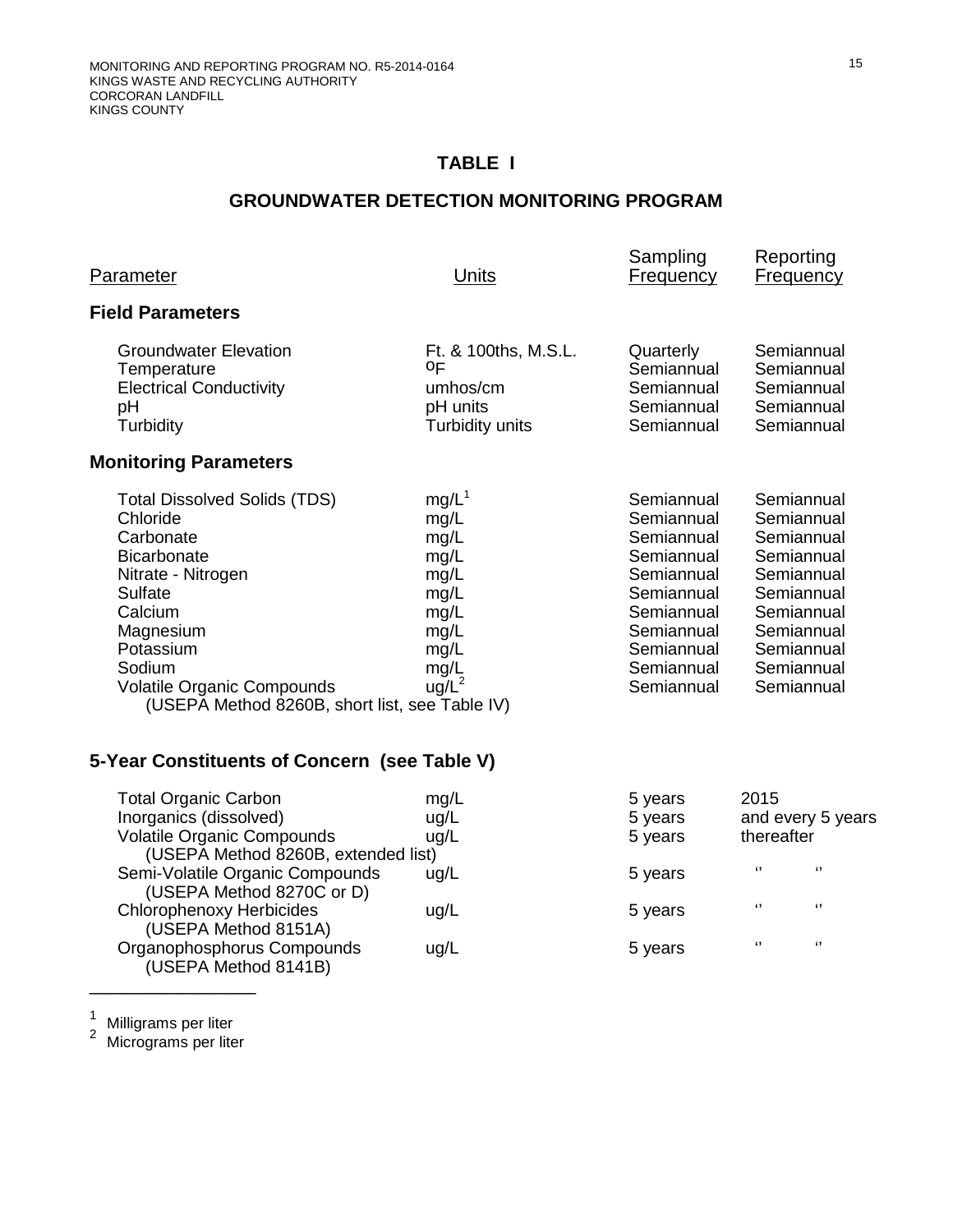## **TABLE II**

## **UNSATURATED ZONE DETECTION MONITORING PROGRAM**

## **SOIL-PORE GAS**

| Parameter                                          | Units              | Sampling<br>Frequency | Reporting<br>Frequency |
|----------------------------------------------------|--------------------|-----------------------|------------------------|
| <b>Monitoring Parameters</b>                       |                    |                       |                        |
| Volatile Organic Compounds<br>(USEPA Method TO-14) | uq/cm <sup>3</sup> | Annual                | Annual                 |
| Methane                                            | %                  | Semiannual            | Semiannual             |
|                                                    |                    |                       |                        |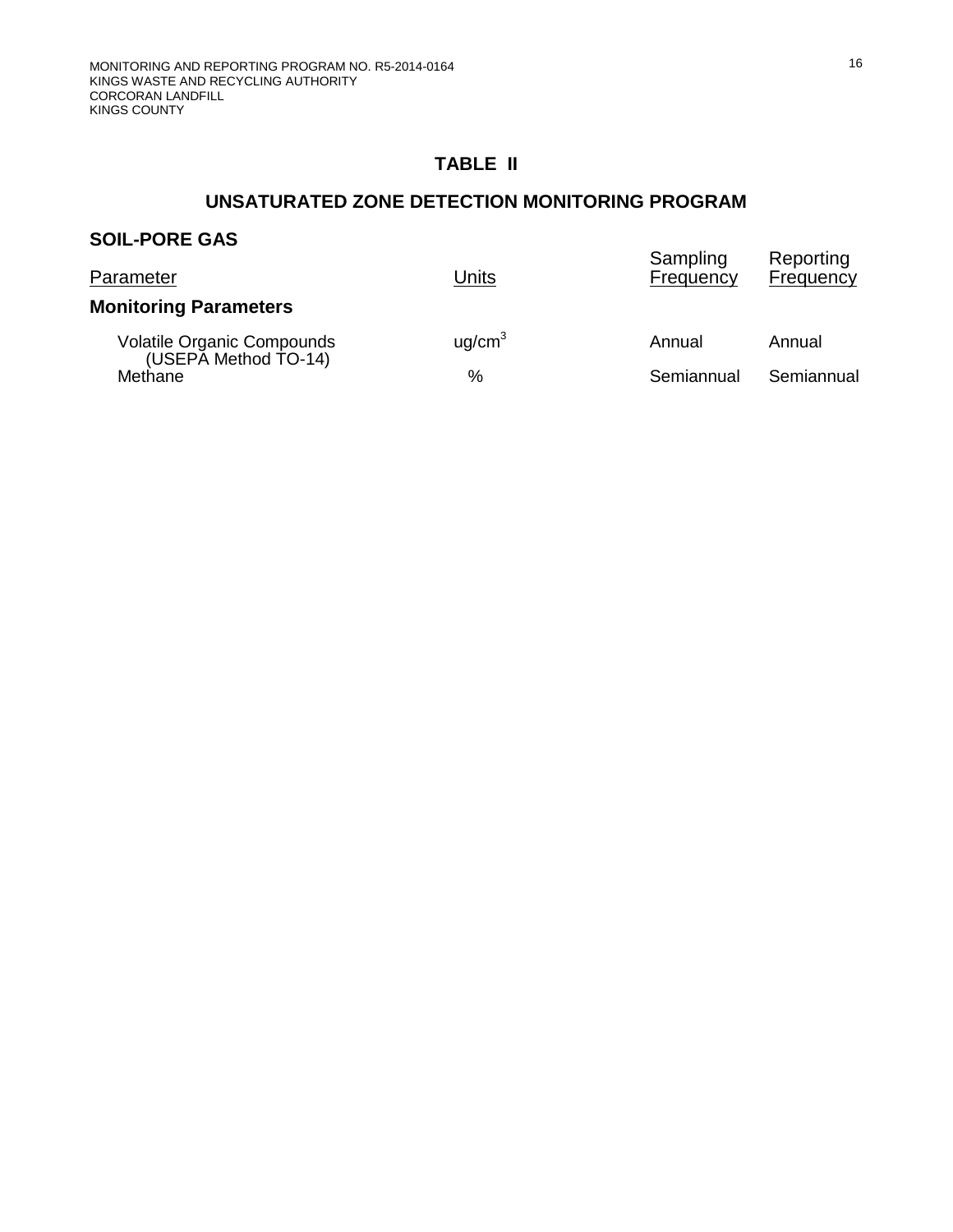## **TABLE III**

# **LEACHATE SEEP MONITORING <sup>1</sup>**

| Parameter                                                                                                                                                                                                                                                | Units                                                                                | Sampling<br>Frequency                                                                                                            | Reporting<br><b>Frequency</b>                                                                                                    |
|----------------------------------------------------------------------------------------------------------------------------------------------------------------------------------------------------------------------------------------------------------|--------------------------------------------------------------------------------------|----------------------------------------------------------------------------------------------------------------------------------|----------------------------------------------------------------------------------------------------------------------------------|
| <b>Field Parameters</b>                                                                                                                                                                                                                                  |                                                                                      |                                                                                                                                  |                                                                                                                                  |
| <b>Total Flow</b><br><b>Flow Rate</b><br><b>Electrical Conductivity</b><br>рH                                                                                                                                                                            | Gallons<br>Gallons/Day<br>umhos/cm<br>pH units                                       | Monthly<br>Monthly<br>Quarterly<br>Quarterly                                                                                     | Semiannual<br>Semiannual<br>Semiannual<br>Semiannual                                                                             |
| <b>Monitoring Parameters</b>                                                                                                                                                                                                                             |                                                                                      |                                                                                                                                  |                                                                                                                                  |
| <b>Total Dissolved Solids (TDS)</b><br>Chloride<br>Carbonate<br><b>Bicarbonate</b><br>Nitrate - Nitrogen<br>Sulfate<br>Calcium<br>Magnesium<br>Potassium<br>Sodium<br><b>Volatile Organic Compounds</b><br>(USEPA Method 8260B, short list, see Table V) | mg/L<br>mg/L<br>mg/L<br>mg/L<br>mg/L<br>mg/L<br>mg/L<br>mg/L<br>mg/L<br>mg/L<br>ug/L | Annually<br>Annually<br>Annually<br>Annually<br>Annually<br>Annually<br>Annually<br>Annually<br>Annually<br>Annually<br>Annually | Annually<br>Annually<br>Annually<br>Annually<br>Annually<br>Annually<br>Annually<br>Annually<br>Annually<br>Annually<br>Annually |

<sup>1</sup> Leachate seeps shall be sampled and analyzed for the Field and Monitoring Parameters in this table upon detection. The quantity of leachate shall be estimated and reported in gallons/day. Also, refer to Section B[.3](#page-21-0)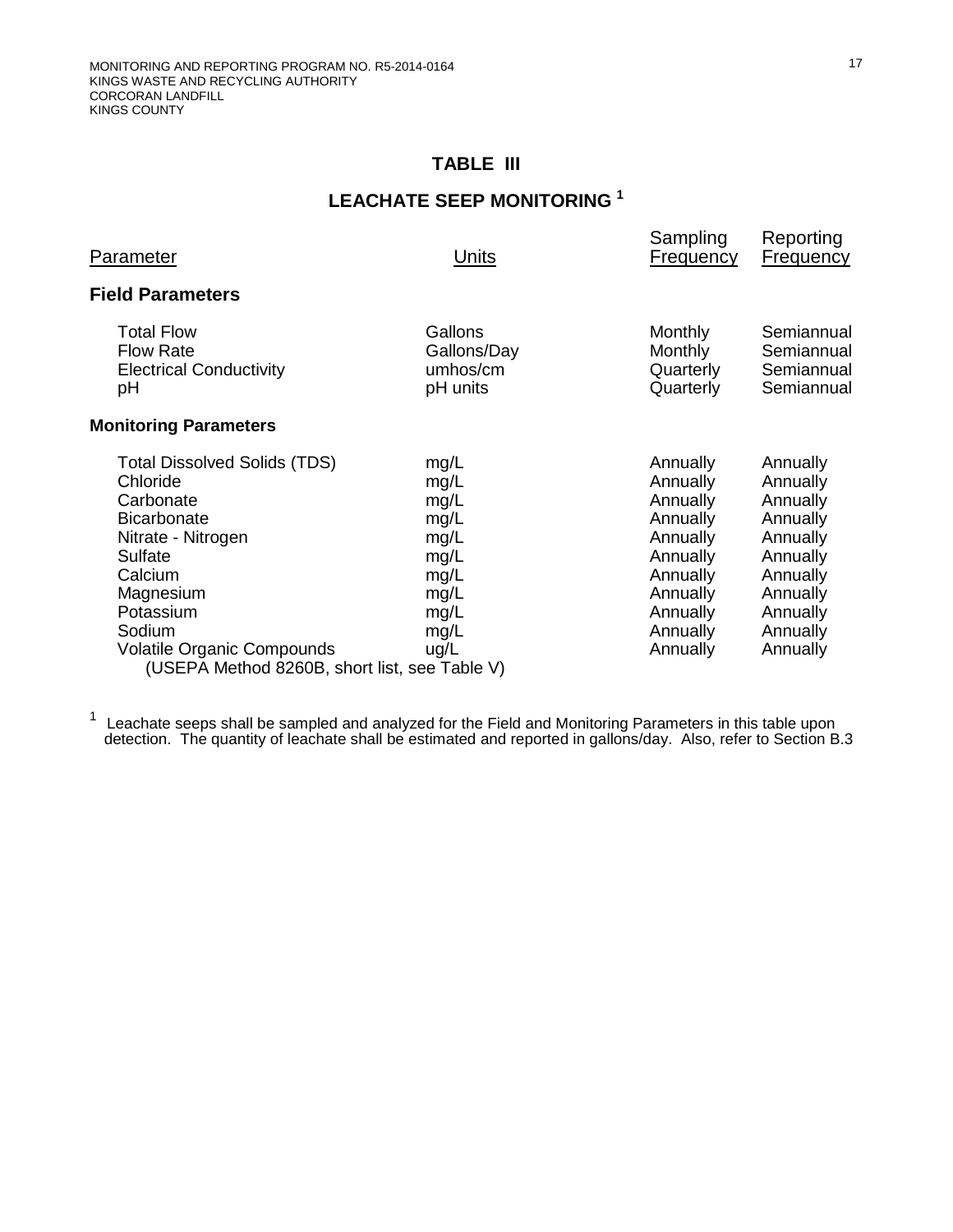### **MONITORING PARAMETERS FOR DETECTION MONITORING**

#### **Surrogates for Metallic Constituents:**

 pH Total Dissolved Solids Electrical Conductivity Chloride **Sulfate** Nitrate nitrogen

#### **Volatile Organic Compounds, short list:**

#### **USEPA Method 8260B**

Acetone Acrylonitrile Benzene Bromochloromethane Bromodichloromethane Bromoform (Tribromomethane) Carbon disulfide Carbon tetrachloride Chlorobenzene Chloroethane (Ethyl chloride) Chloroform (Trichloromethane) Dibromochloromethane (Chlorodibromomethane) 1,2-Dibromo-3-chloropropane (DBCP) 1,2-Dibromoethane (Ethylene dibromide; EDB) o-Dichlorobenzene (1,2-Dichlorobenzene) m-Dichlorobenzene (1,3-Dichlorobenzene) p-Dichlorobenzene (1,4-Dichlorobenzene) trans- l ,4-Dichloro-2-butene Dichlorodifluoromethane (CFC-12) 1,1-Dichloroethane (Ethylidene chloride) 1,2-Dichloroethane (Ethylene dichloride) 1,1 -Dichloroethylene (1,1 -Dichloroethene; Vinylidene chloride) cis- 1,2-Dichloroethylene (cis- 1,2-Dichloroethene) trans-1,2-Dichloroethylene (trans-1,2-Dichloroethene) 1,2-Dichloropropane (Propylene dichloride) cis- 1,3-Dichloropropene trans- 1,3-Dichloropropene Di-isopropylether (DIPE) Ethanol Ethyltertiary butyl ether **Ethylbenzene**  2-Hexanone (Methyl butyl ketone) Hexachlorobutadiene Methyl bromide (Bromomethene) Methyl chloride (Chloromethane)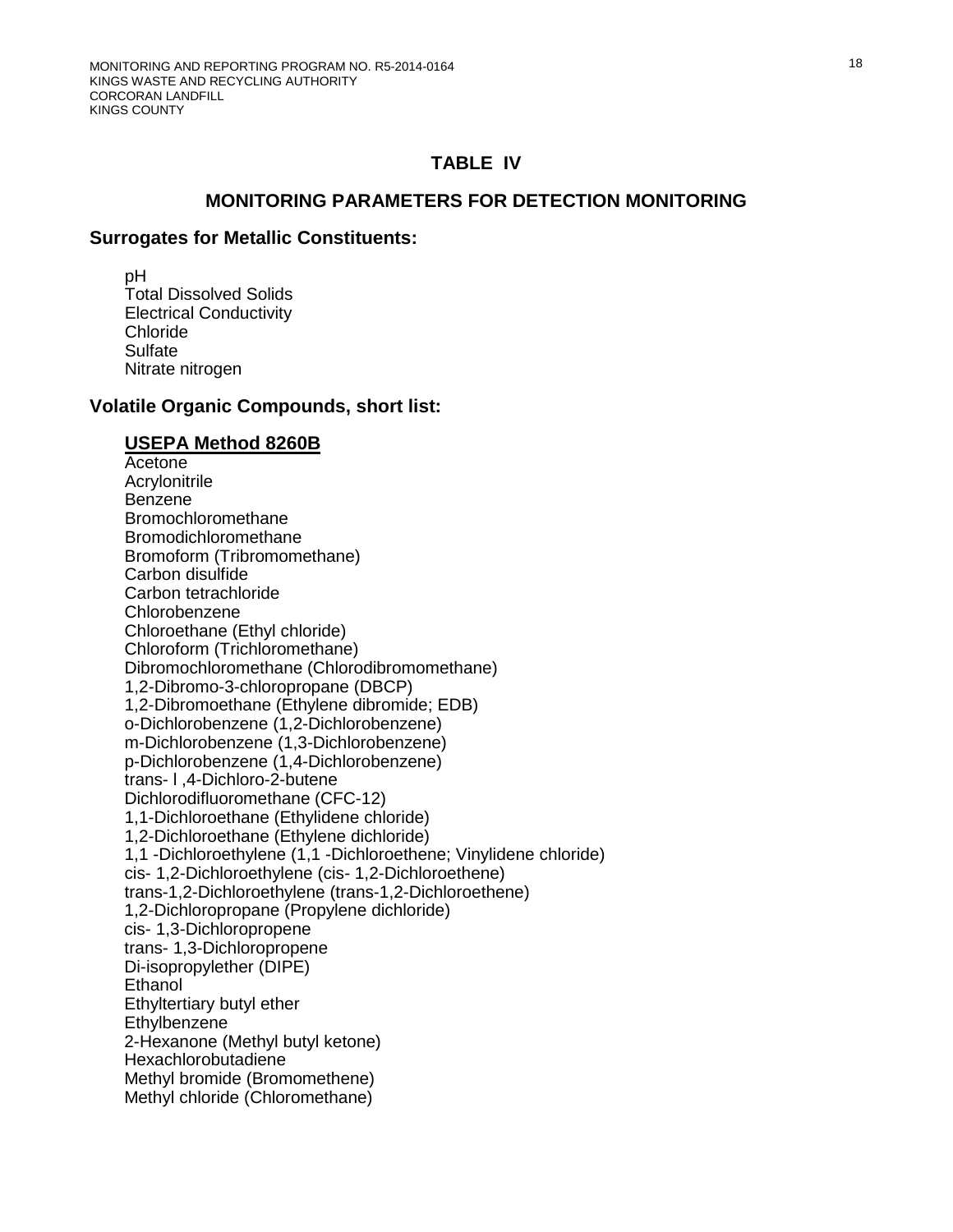#### **MONITORING PARAMETERS FOR DETECTION MONITORING**

#### **Continued**

Methylene bromide (Dibromomethane) Methylene chloride (Dichloromethane) Methyl ethyl ketone (MEK: 2-Butanone) Methyl iodide (Iodomethane) Methyl t-butyl ether 4-Methyl-2-pentanone (Methyl isobutylketone) Naphthalene Styrene Tertiary amyl methyl ether Tertiary butyl alcohol 1,1,1,2-Tetrachloroethane 1,1.2,2-Tetrachloroethane Tetrachloroethylene (Tetrachloroethene; Perchloroethylene) **Toluene** 1,2,4-Trichlorobenzene 1,1,1-Trichloroethane (Methylchloroform) 1,1,2-Trichloroethane Trichloroethylene (Trichloroethene) Trichlorofluoromethane (CFC- 11) 1,2,3-Trichloropropane Vinyl acetate Vinyl chloride Xylenes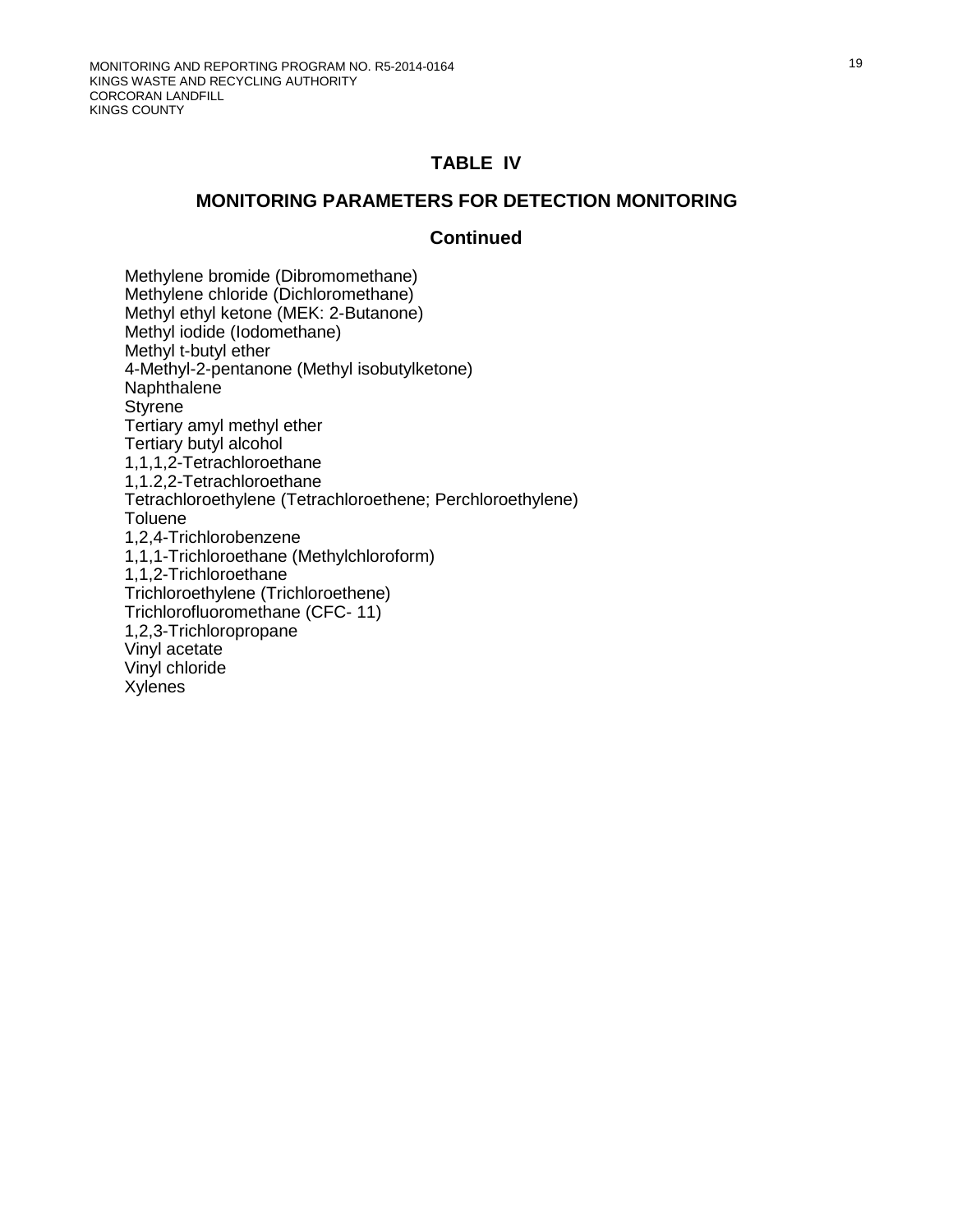### **5-YEAR COCs & APPROVED USEPA ANALYTICAL METHODS**

| Inorganics (dissolved):                                                                                                                                                                                                                          | <b>USEPA Method</b>                                                                                                                                                     |
|--------------------------------------------------------------------------------------------------------------------------------------------------------------------------------------------------------------------------------------------------|-------------------------------------------------------------------------------------------------------------------------------------------------------------------------|
| Aluminum<br>Antimony<br><b>Barium</b><br><b>Beryllium</b><br>Cadmium<br>Chromium<br>Cobalt<br>Copper<br>Silver<br>Tin<br>Vanadium<br>Zinc<br>Iron<br>Manganese<br>Arsenic<br>Lead<br>Mercury<br><b>Nickel</b><br>Selenium<br>Thallium<br>Cyanide | 6010<br>7041<br>6010<br>6010<br>7131A<br>6010<br>6010<br>6010<br>6010<br>6010<br>6010<br>6010<br>6010<br>6010<br>7062<br>7421<br>7470A<br>7521<br>7742<br>7841<br>9010C |
| Sulfide                                                                                                                                                                                                                                          | 9030B                                                                                                                                                                   |

#### **Volatile Organic Compounds, extended list:**

#### **USEPA Method 8260B**

Acetone Acetonitrile (Methyl cyanide) Acrolein Acrylonitrile Allyl chloride (3-Chloropropene) Benzene Bromochloromethane (Chlorobromomethane) Bromodichloromethane (Dibromochloromethane) Bromoform (Tribromomethane) Carbon disulfide Carbon tetrachloride Chlorobenzene Chloroethane (Ethyl chloride) Chloroform (Trichloromethane) **Chloroprene** Dibromochloromethane (Chlorodibromomethane) 1,2-Dibromo-3-chloropropane (DBCP) 1,2-Dibromoethane (Ethylene dibromide; EDB) o-Dichlorobenzene (1,2-Dichlorobenzene)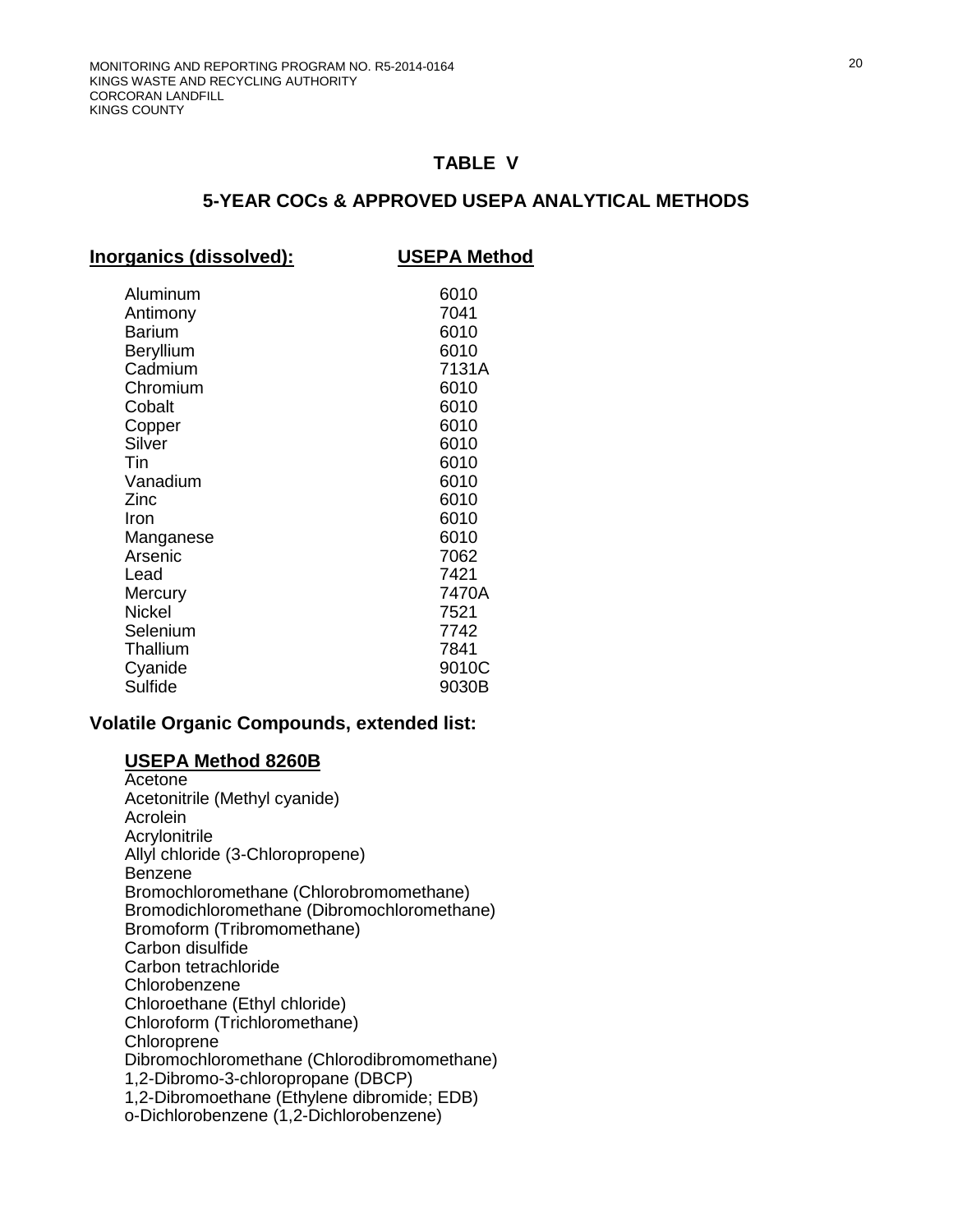#### **5-YEAR COCs & APPROVED USEPA ANALYTICAL METHODS**

#### **Continued**

 m-Dichlorobenzene (1,3-Dichlorobenzene) p-Dichlorobenzene (1,4-Dichlorobenzene) trans- 1,4-Dichloro-2-butene Dichlorodifluoromethane (CFC 12) 1,1 -Dichloroethane (Ethylidene chloride) 1,2-Dichloroethane (Ethylene dichloride) 1,1 -Dichloroethylene (1, l-Dichloroethene; Vinylidene chloride) cis- l ,2-Dichloroethylene (cis- 1,2-Dichloroethene) trans- l ,2-Dichloroethylene (trans- 1,2-Dichloroethene) 1,2-Dichloropropane (Propylene dichloride) 1,3-Dichloropropane (Trimethylene dichloride) 2,2-Dichloropropane (Isopropylidene chloride) 1,1 -Dichloropropene cis- 1,3-Dichloropropene trans- l ,3-Dichloropropene Di-isopropylether (DIPE) **Ethanol** Ethyltertiary butyl ether **Ethylbenzene** Ethyl methacrylate Hexachlorobutadiene 2-Hexanone (Methyl butyl ketone) Isobutyl alcohol **Methacrylonitrile** Methyl bromide (Bromomethane) Methyl chloride (Chloromethane) Methyl ethyl ketone (MEK; 2-Butanone) Methyl iodide (Iodomethane) Methyl t-butyl ether Methyl methacrylate 4-Methyl-2-pentanone (Methyl isobutyl ketone) Methylene bromide (Dibromomethane) Methylene chloride (Dichloromethane) **Naphthalene** Propionitrile (Ethyl cyanide) **Styrene** Tertiary amyl methyl ether Tertiary butyl alcohol 1,1,1,2-Tetrachloroethane 1,1,2,2-Tetrachloroethane Tetrachloroethylene (Tetrachloroethene; Perchloroethylene; PCE) **Toluene** 1,2,4-Trichlorobenzene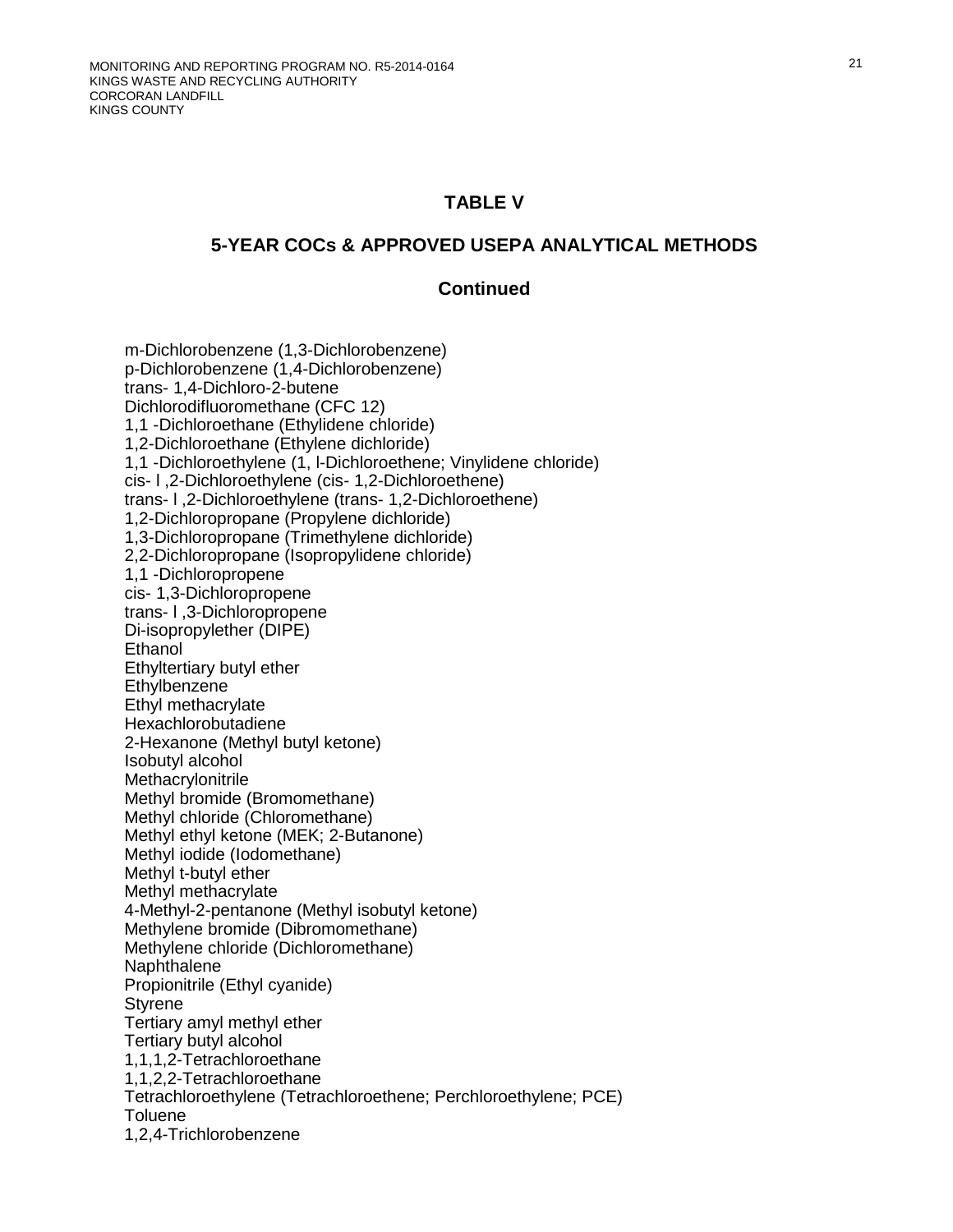### **5-YEAR COCs & APPROVED USEPA ANALYTICAL METHODS**

### **Continued**

1,1,1 -Trichloroethane (Methylchloroform) 1,1,2-Trichloroethane Trichloroethylene (Trichloroethene; TCE) Trichlorofluoromethane (CFC- 11) 1,2,3-Trichloropropane Vinyl acetate Vinyl chloride (Chloroethene) Xylene (total)

#### **Semi-Volatile Organic Compounds:**

#### **USEPA Method 8270C or D - base, neutral, & acid extractables**

Acenaphthene Acenaphthylene Acetophenone 2-Acetylaminofluorene (2-AAF) Aldrin 4-Aminobiphenyl Anthracene Benzo[a]anthracene (Benzanthracene) Benzo[b]fluoranthene Benzo[k]fluoranthene Benzo[g,h,i]perylene Benzo[a]pyrene Benzyl alcohol Bis(2-ethylhexyl) phthalate alpha-BHC beta-BHC delta-BHC gamma-BHC (Lindane) Bis(2-chloroethoxy)methane Bis(2-chloroethyl) ether (Dichloroethyl ether) Bis(2-chloro-1-methyethyl) ether (Bis(2-chloroisopropyl) ether; DCIP) 4-Bromophenyl phenyl ether Butyl benzyl phthalate (Benzyl butyl phthalate) Chlordane p-Chloroaniline Chlorobenzilate p-Chloro-m-cresol (4-Chloro-3-methylphenol) 2-Chloronaphthalene 2-Chlorophenol 4-Chlorophenyl phenyl ether **Chrysene** o-Cresol (2-methylphenol) m-Cresol (3-methylphenol) p-Cresol (4-methylphenol)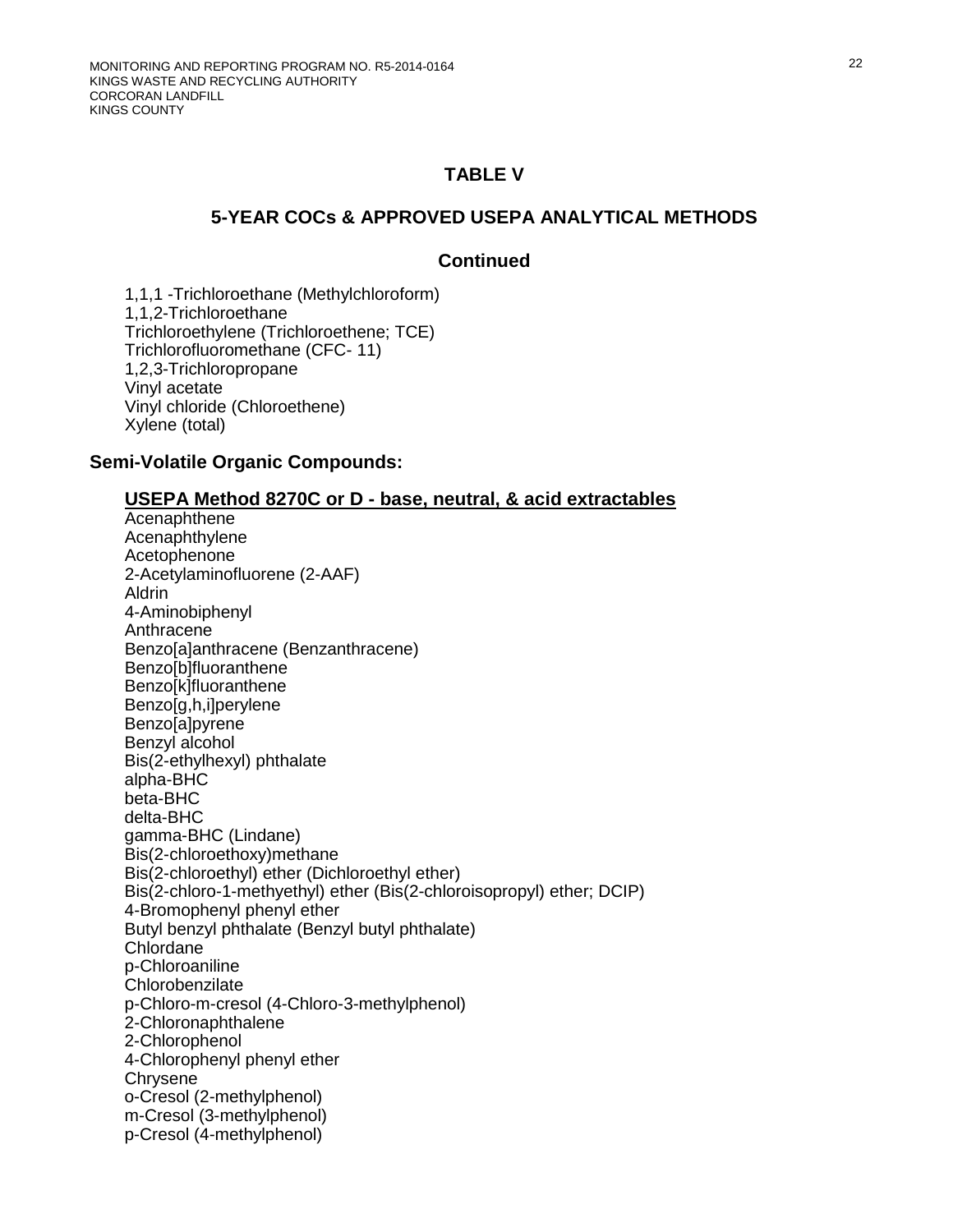#### **5-YEAR COCs & APPROVED USEPA ANALYTICAL METHODS**

#### **Continued**

4,4'-DDD 4,4'-DDE 4,4'-DDT **Diallate** Dibenz[a,h]anthracene **Dibenzofuran** Di-n-butyl phthalate 3,3'-Dichlorobenzidine 2,4-Dichlorophenol 2,6-Dichlorophenol **Dieldrin** Diethyl phthalate p-(Dimethylamino)azobenzene 7,12-Dimethylbenz[a]anthracene 3,3'-Dimethylbenzidine 2,4-Dimehtylphenol (m-Xylenol) Dimethyl phthalate m-Dinitrobenzene 4,6-Dinitro-o-cresol (4,6-Dinitro-2-methylphenol) 2,4-Dinitrophenol 2,4-Dinitrotoluene 2,6-Dinitrotoluene Di-n-octyl phthalate **Diphenylamine** Endosulfan I Endosulfan II Endosulfan sulfate **Endrin** Endrin aldehyde Ethyl methanesulfonate Famphur Fluoranthene **Fluorene Heptachlor** Heptachlor epoxide Hexachlorobenzene Hexachlorocyclopentadiene **Hexachloroethane** Hexachloropropene Indeno(1,2,3-c,d)pyrene **Isodrin** Isophorone Isosafrole Kepone **Methapyrilene Methoxychlor** 3-Methylcholanthrene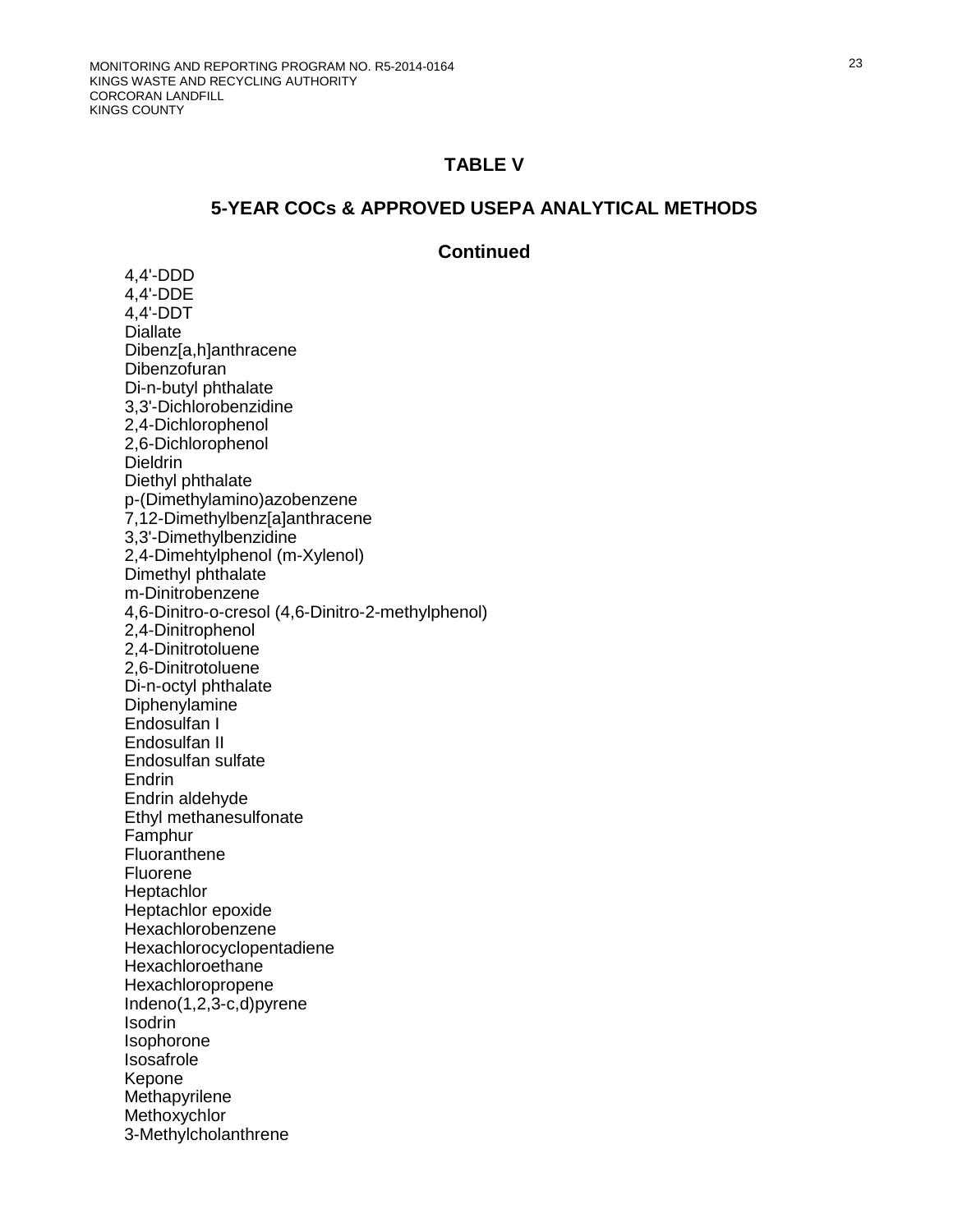#### **5-YEAR COCs & APPROVED USEPA ANALYTICAL METHODS**

#### **Continued**

Methyl methanesulfonate 2-Methylnaphthalene 1,4-Naphthoquinone 1-Naphthylamine 2-Naphthylamine o-Nitroaniline (2-Nitroaniline) m-Nitroaniline (3-Nitroaniline) p-Nitroaniline (4-Nitroaniline) **Nitrobenzene**  o-Nitrophenol (2-Nitrophenol) p-Nitrophenol (4-Nitrophenol) N-Nitrosodi-n-butylamine (Di-n-butylnitrosamine) N-Nitrosodiethylamine (Diethylnitrosamine) N-Nitrosodimethylamine (Dimethylnitrosamine) N-Nitrosodiphenylamine (Diphenylnitrosamine) N-Nitrosodipropylamine (N-Nitroso-N-dipropylamine; Di-n-propylnitrosamine) N-Nitrosomethylethylamine (Methylethylnitrosamine) N-Nitrosopiperidine N-Nitrosospyrrolidine 5-Nitro-o-toluidine Pentachlorobenzene Pentachloronitrobenzene (PCNB) Pentachlorophenol Phenacetin **Phenanthrene** Phenol p-Phenylenediamine Polychlorinated biphenyls (PCBs; Aroclors) Pronamide Pyrene Safrole 1,2,4,5-Tetrachlorobenzene 2,3,4,6-Tetrachlorophenol o-Toluidine Toxaphene 2,4,5-Trichlorophenol 0,0,0-Triethyl phosphorothioate sym-Trinitrobenzene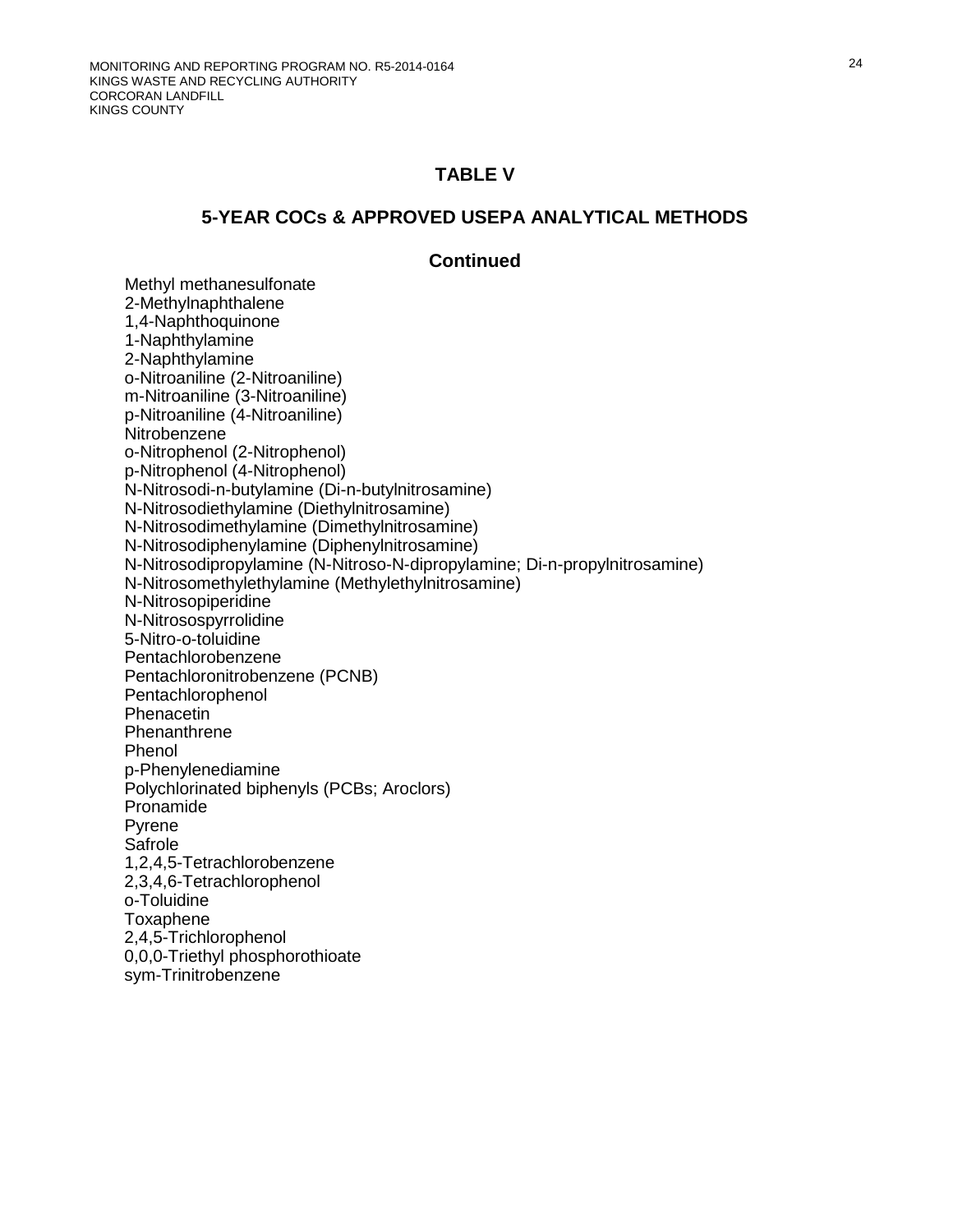## **5-YEAR COCs & APPROVED USEPA ANALYTICAL METHODS**

### **Continued**

### **Chlorophenoxy Herbicides:**

#### **USEPA Method 8151A**

2,4-D (2,4-Dichlorophenoxyacetic acid) Dinoseb (DNBP; 2-sec-Butyl-4,6-dinitrophenol) Silvex (2,4,5-Trichlorophenoxypropionic acid; 2,4,5-TP) 2,4,5-T (2,4,5-Trichlorophenoxyacetic acid)

#### **Organophosphorus Compounds:**

### **USEPA Method 8141B**

Atrazine **Chlorpyrifos** 0,0-Diethyl 0-2-pyrazinyl phosphorothioate (Thionazin) Diazinon **Dimethoate Disulfoton** Methyl parathion (Parathion methyl) **Parathion** Phorate Simazine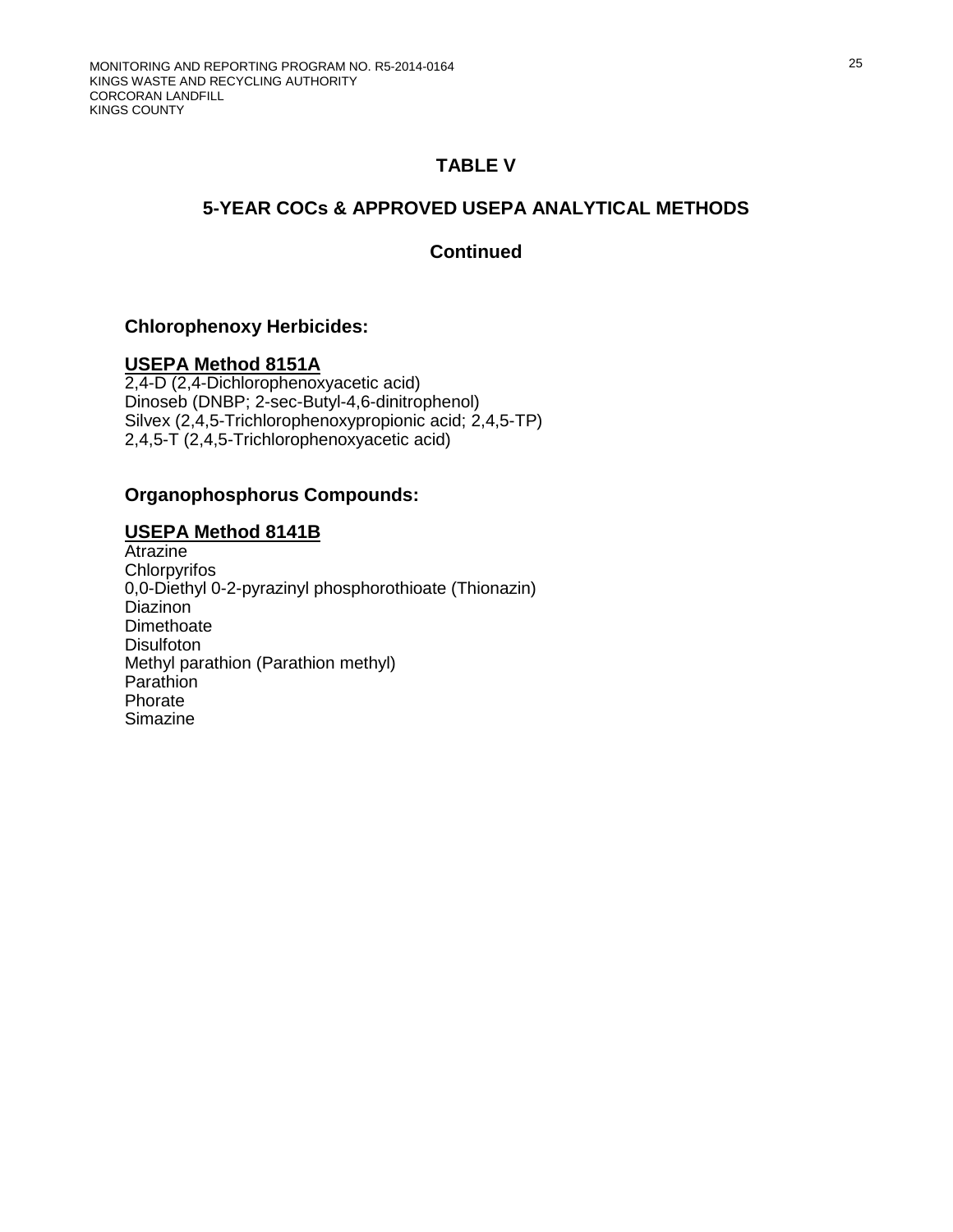#### INFORMATION SHEET

ORDER R5-2014-0164 KINGS WASTE AND RECYCLING AUTHORITY POSTCLOSURE MAINTENANCE AND CORRECTIVE ACTION CORCORAN LANDFILL KINGS COUNTY

The Kings Waste and Recycling Authority (hereafter Discharger) owns and maintains Corcoran Landfill (facility), located approximately one mile north of the City of Corcoran in Kings County. The California Regional Water Quality Control Board (Central Valley Water Board) adopted Waste Discharge Requirements (WDRs) Order No. 5-00-159 on 16 June 2000, which classified the facility as a Class III landfill as defined in Title 27, California Code of Regulations, section 20005 et seq. (hereafter Title 27). The proposed revised Order provides for continuing postclosure maintenance and incorporates corrective action requirements.

The 60-acre facility consists of one unlined waste management unit covering approximately 20 acres. The facility accepted waste from 1973 through 30 June 1990. The final cover was completed in 1997. The facility is located within the southern portion of the San Joaquin and is underlain by alluvial fan and lacustrine sediments, which consist of interbedded sands, silts, and clays. The first encountered groundwater beneath the facility ranges between 32 and 48 feet below ground surface. Groundwater elevations range between 151 and 162 feet above mean seas level (MSL) depending on location at the facility. The first encountered groundwater is unconfined.

Volatile organic compounds (VOCs) have been detected in the unsaturated zone and in groundwater. The latest self-monitoring report (Second Semiannual 2013 Detection Monitoring Report) reported the following VOC detections at trace levels in groundwater: dichlorofluoromethane, cis-1,2,-dichlorethene, trichloroethene, xylenes, and toluene. Inorganic waste constituents, reported in the most recent self-monitoring report, detected at concentrations statistically exceeding their respective background concentrations include: total dissolved solids (TDS); calcium; magnesium; and chloride.

Cleanup & Abatement Order No. 97-714 (Order 97-714), adopted on 18 September 1997, directed the Discharger, in part, to complete an Evaluation Monitoring Program (EMP), submit an Engineering Feasibility Study (EFS) for a Corrective Action Program (CAP), and implement a CAP. An EMP report and a subsequent addendum addressing the VOCs were submitted in October and December 2001. Central Valley Water Board staff considered the EMP addressing the VOCs to be complete in a 25 January 2002 letter. An EFS was submitted in in accordance with Order 97-714. Subsequent revisions were made and, on 9 April 2004, Central Valley Water Board staff approved the EFS and selected CAP. The CAP consists of monitored natural attenuation (MNA), conditioned on the total cumulative VOC concentration remaining below an action level of 5 micrograms per liter  $(\mu/L)$ . If the action level is exceeded in any two consecutive monitoring periods, the Discharger is required to install a groundwater pump and treat system. The total cumulative VOC concentration during the most recent monitoring period (Second semiannual 2013) was 2.15 µg/L. An EMP report addressing the inorganic waste constituents was submitted on 8 May 2006. In a 24 July 2006 letter, Central Valley Water Board staff considered the inorganic EMP to be complete and, based upon the results, did not require the Discharger to submit an EFS or implement a CAP for the release of inorganic waste constituents.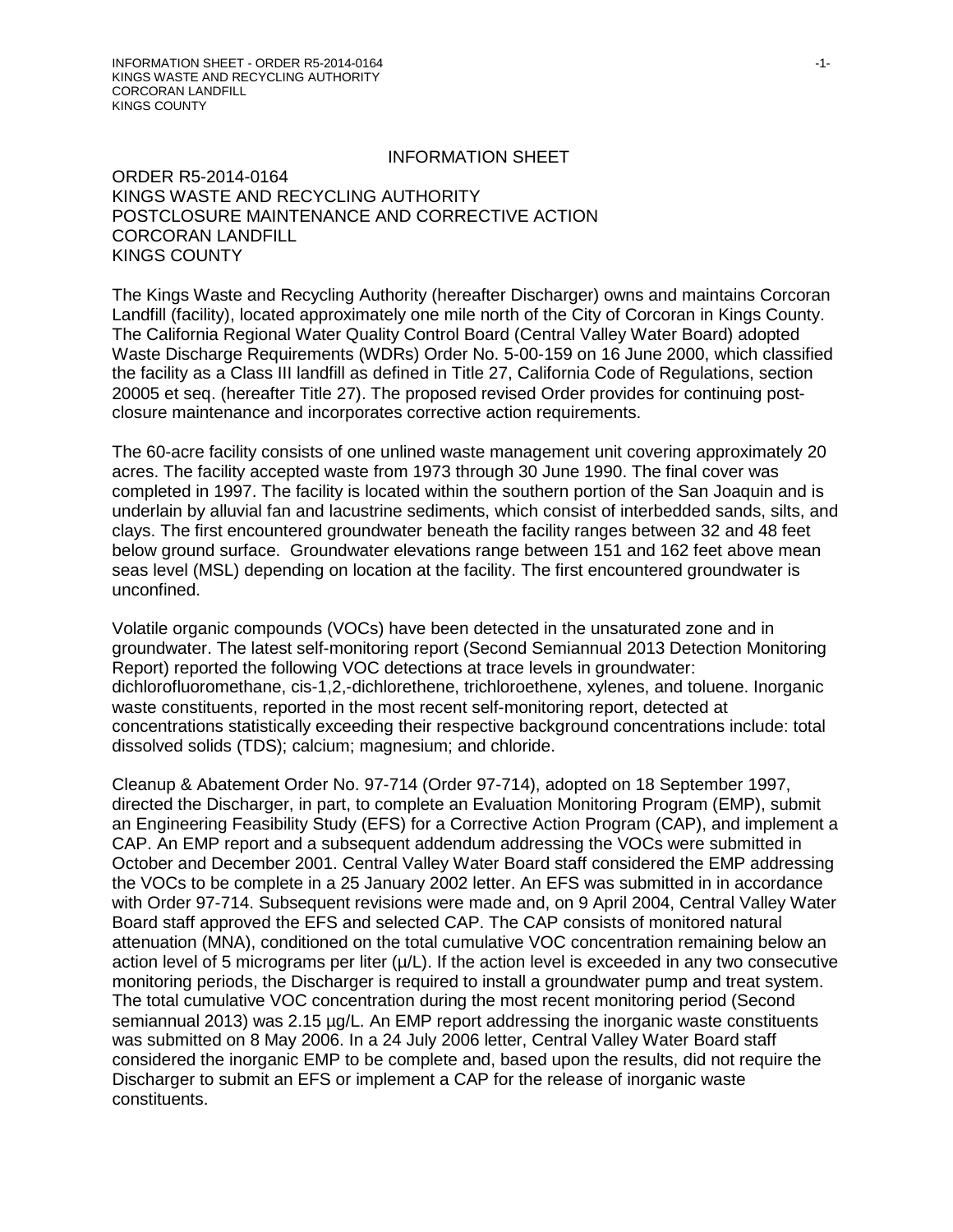